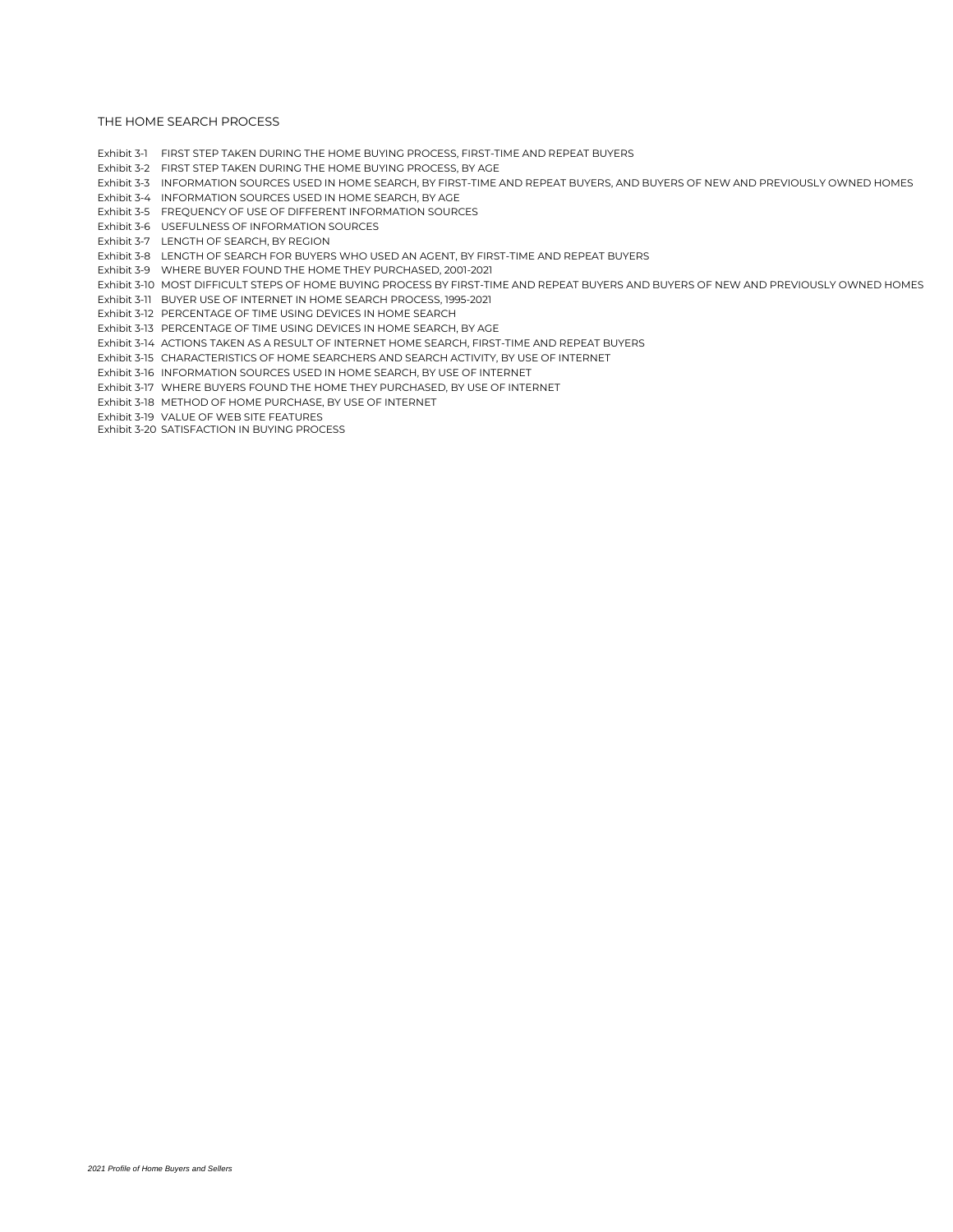#### Exhibit 3-1

**FIRST STEP TAKEN DURING THE HOME BUYING PROCESS, FIRST-TIME AND REPEAT BUYERS** *(Percentage Distribution)*

### **Indiana**

|                                                                  |                   | <b>First-time</b> | Repeat         |
|------------------------------------------------------------------|-------------------|-------------------|----------------|
|                                                                  | <b>All Buyers</b> | <b>Buyers</b>     | <b>Buyers</b>  |
| Looked online for properties for sale                            | 42%               | 35%               | 47%            |
| Contacted a real estate agent                                    | 22                | 15                | 26             |
| Looked online for information about the home buying              | 7                 | 18                | 2              |
| process                                                          |                   |                   |                |
| Drove-by homes/neighborhoods                                     | 4                 | 3                 | 5              |
| Talked with a friend or relative about home buying process       | 5                 | 10                | 3              |
|                                                                  |                   |                   |                |
| Contacted a bank or mortgage lender                              | 12                | 14                | 11             |
| <b>Visited open houses</b>                                       | $\mathcal{P}$     | $\ast$            | $\overline{2}$ |
| Looked in newspapers, magazines, or home buying guides           | $\ast$            | $\ast$            | $\ast$         |
|                                                                  |                   |                   |                |
| <b>Contacted builder/visited builder models</b>                  | $\ast$            | $\ast$            |                |
| <b>Contacted a home seller directly</b>                          | $\overline{2}$    |                   | $\overline{2}$ |
| Attended a home buying seminar                                   | $\ast$            | $\ast$            | $\ast$         |
| Looked up information about different neightborhoods or          | $\ast$            | $\ast$            |                |
| areas (schools, local lifestyle/nightlife, parks, public transpo |                   |                   |                |
|                                                                  |                   |                   |                |
| Read books or guides about the home buying process               | $\ast$            |                   | $\ast$         |
| Other                                                            | $\ast$            |                   | $\ast$         |

### **U.S.**

|                                                            |                | <b>All First-time</b> | Repeat        |
|------------------------------------------------------------|----------------|-----------------------|---------------|
|                                                            | <b>Buyers</b>  | <b>Buyers</b>         | <b>Buyers</b> |
| Looked online for properties for sale                      | 41%            | 29%                   | 47%           |
| Contacted a real estate agent                              | 19             | 17                    | 21            |
| Looked online for information about the home buying        |                |                       |               |
| process                                                    | 10             | 18                    | 6             |
| Contacted a bank or mortgage lender                        | 9              | 12                    | 7             |
| Talked with a friend or relative about home buying process |                |                       |               |
|                                                            | 7              | 14                    | 3             |
| Drove-by homes/neighborhoods                               | 5              | 3                     | 6             |
| <b>Visited open houses</b>                                 | $\overline{2}$ | $\mathcal{P}$         | $\mathcal{P}$ |
| <b>Contacted builder/visited builder models</b>            | $\overline{2}$ |                       | 3             |
| Contacted a home seller directly                           |                |                       |               |
| Looked up information about different neightborhoods or    |                |                       |               |
| areas (schools, local lifestyle/nightlife, parks, public   |                |                       |               |
| transportation                                             |                |                       | $\mathcal{P}$ |
| Attended a home buying seminar                             |                | $\mathcal{P}$         | $\ast$        |
| Looked in newspapers, magazines, or home buying guides     |                |                       |               |
|                                                            | O              | $\ast$                | $\ast$        |
| Read books or guides about the home buying process         | $\Omega$       | $\ast$                | $\ast$        |
| Other                                                      |                |                       |               |

*\* Less than 1 percent*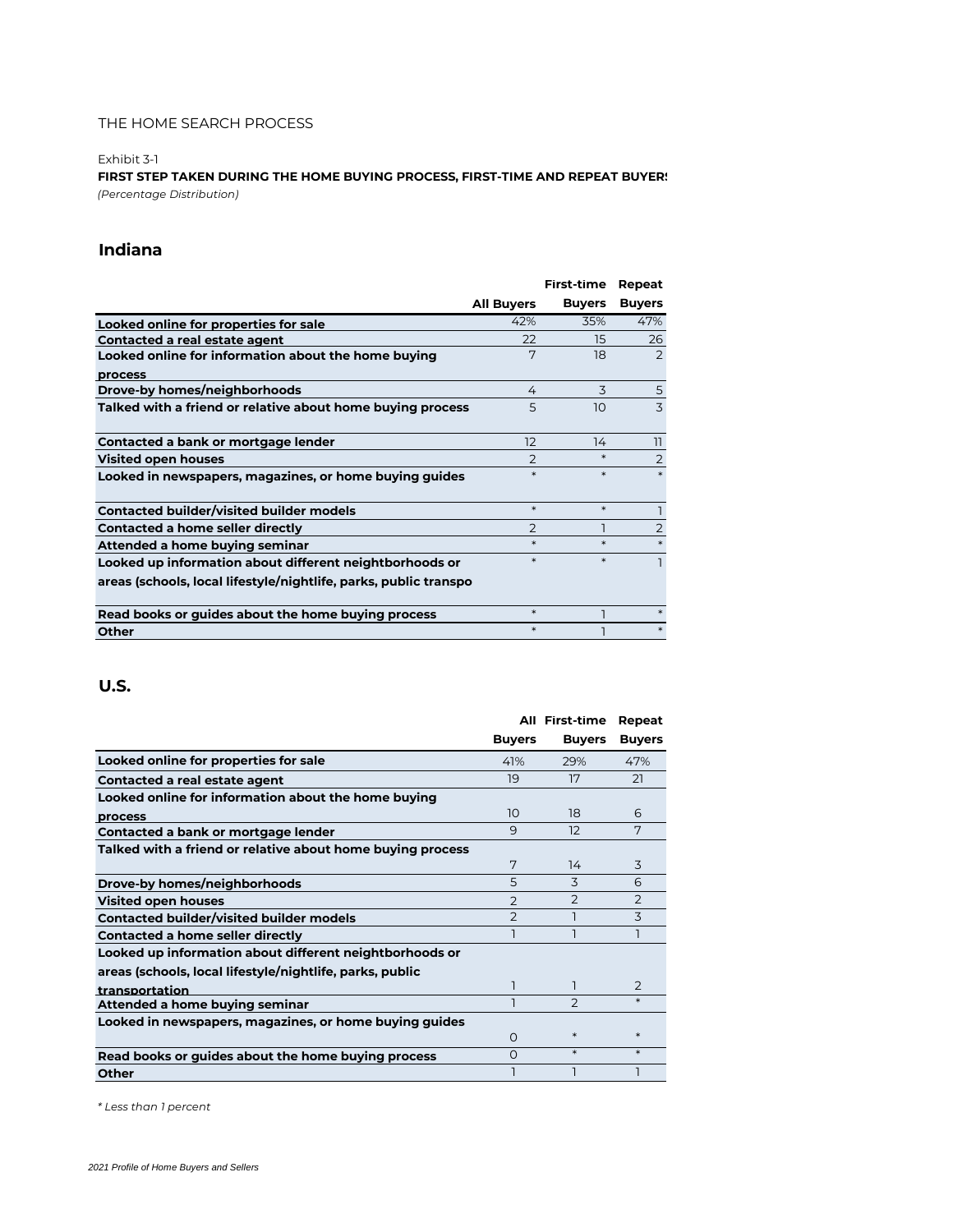Exhibit 3-2

**FIRST STEP TAKEN DURING THE HOME BUYING PROCESS, BY AGE**

*(Percentage Distribution)*

# **Indiana**

|                                                                  |                   | <b>AGE OF HOME BUYER</b> |               |                   |                |
|------------------------------------------------------------------|-------------------|--------------------------|---------------|-------------------|----------------|
|                                                                  |                   |                          |               |                   | 65 or          |
|                                                                  | <b>All Buyers</b> | 18 to 24                 |               | 25 to 44 45 to 64 | older          |
| Looked online for properties for sale                            | 42%               | 50%                      | 41%           | 54%               | 26%            |
| Contacted a real estate agent                                    | 22                | $\ast$                   | 19            | 19                | 36             |
| Looked online for information about the home buying              | 7                 | 38                       | 10            | $\ast$            | 7              |
| Drove-by homes/neighborhoods                                     | 4                 | $\ast$                   | 3             | 2                 | 12             |
| Talked with a friend or relative about home buying process       | 5                 | 13                       | 6             | 4                 | 5              |
| Contacted a bank or mortgage lender                              | 12                | $\ast$                   | 15            | 17                | 5              |
| <b>Visited open houses</b>                                       | 2                 | $*$                      |               | $\ast$            | 7              |
| Looked in newspapers, magazines, or home buying guides           | $\ast$            | $\ast$                   | $\ast$        | $*$               | $\ast$         |
| <b>Contacted builder/visited builder models</b>                  | $*$               | $*$                      | $\ast$        | $\overline{2}$    | $\ast$         |
| Contacted a home seller directly                                 | $\overline{2}$    | $*$                      | $\mathcal{P}$ | $\mathcal{P}$     | $\overline{2}$ |
| Attended a home buying seminar                                   | $\ast$            | $*$                      | $\ast$        | $\ast$            | $\ast$         |
| Looked up information about different neightborhoods or          | $*$               | $\ast$                   |               | $\ast$            | $*$            |
| areas (schools, local lifestyle/nightlife, parks, public transpo |                   |                          |               |                   |                |
| Read books or guides about the home buying process               | $\ast$            | $*$                      |               | $*$               | $\ast$         |
| <b>Other</b>                                                     | $\ast$            | $\ast$                   | $\ast$        | $\overline{2}$    |                |

## **U.S.**

|                                                            |                   | <b>AGE OF HOME BUYER</b> |               |          |         |  |
|------------------------------------------------------------|-------------------|--------------------------|---------------|----------|---------|--|
|                                                            |                   |                          |               |          | 65 or   |  |
|                                                            | <b>All Buyers</b> | 18 to 24                 | 25 to 44      | 45 to 64 | older   |  |
| Looked online for properties for sale                      | 41%               | 30%                      | 38%           | 45%      | 44%     |  |
| Contacted a real estate agent                              | 19                | 19                       | 17            | 19       | 23      |  |
| Looked online for information about the home buying        |                   |                          |               |          |         |  |
| <b>Drocess</b>                                             | 10                | 19                       | 14            | 7        | 5       |  |
| Contacted a bank or mortgage lender                        | 9                 | 11                       | 11            | 9        | 4       |  |
| Talked with a friend or relative about home buying process | 7                 | 15                       | 10            | 4        | 5       |  |
| Drove-by homes/neighborhoods                               | 5                 | 2                        | 3             | 6        | 7       |  |
| <b>Visited open houses</b>                                 | $\overline{2}$    | $\ast$                   | $\mathcal{P}$ | 3        | 3       |  |
| <b>Contacted builder/visited builder models</b>            | $\overline{2}$    |                          |               |          |         |  |
| Contacted a home seller directly                           |                   | $\ast$                   |               |          | 2       |  |
| Looked up information about different neightborhoods or    |                   |                          |               |          |         |  |
| areas (schools, local lifestyle/nightlife, parks, public   |                   |                          |               |          |         |  |
| transportation                                             |                   | $\ast$                   |               |          |         |  |
| Attended a home buying seminar                             | $*$               |                          | $\ast$        | $\ast$   |         |  |
| Looked in newspapers, magazines, or home buying guides     | 2                 | $\ast$                   | $\ast$        |          | $\star$ |  |
| Read books or guides about the home buying process         | $\Omega$          | $\mathcal{P}$            | $\ast$        | $\ast$   | $\ast$  |  |
| <b>Other</b>                                               |                   |                          | $\mathcal{P}$ |          |         |  |

*\* Less than 1 percent*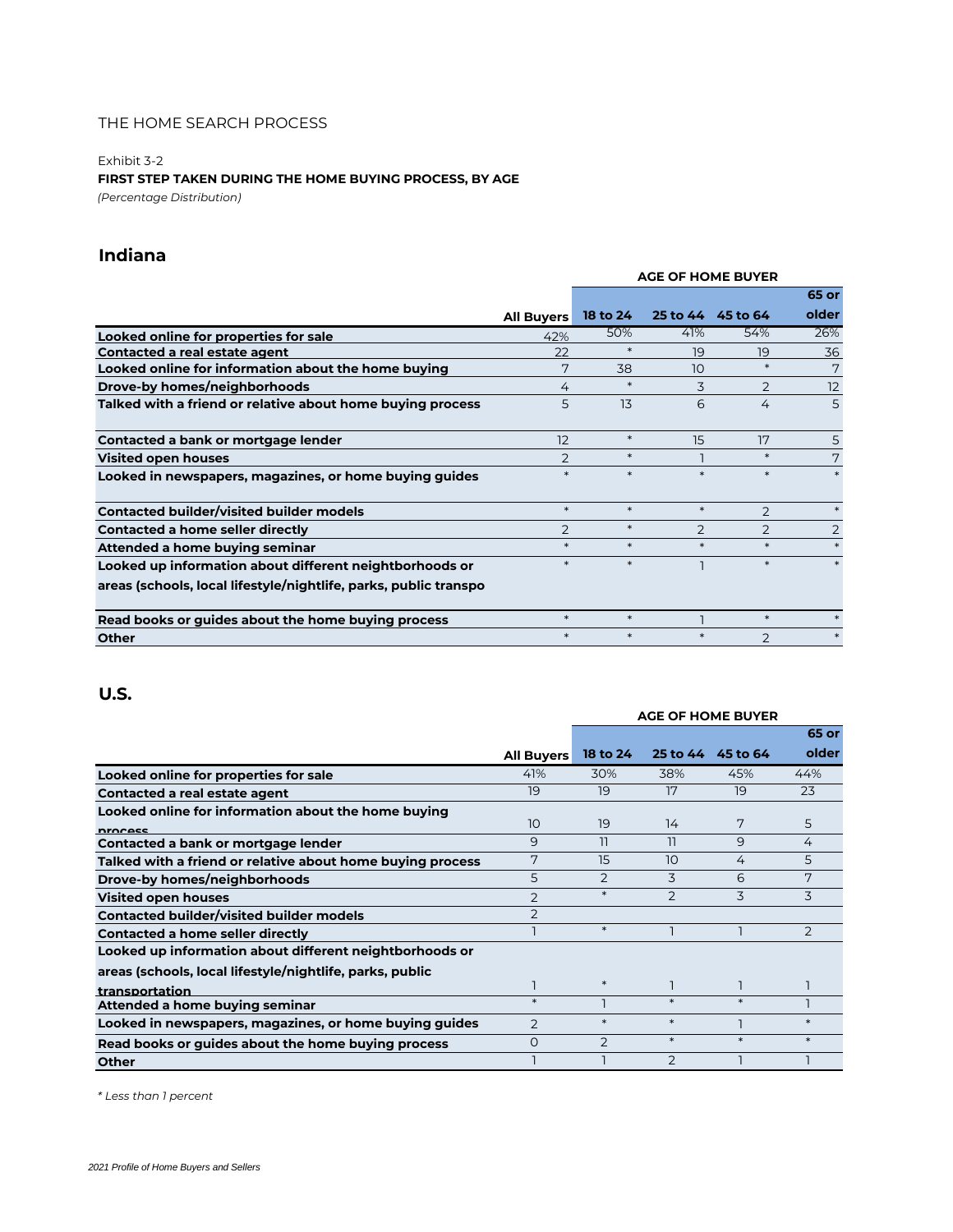### Exhibit 3-3

# **INFORMATION SOURCES USED IN HOME SEARCH, BY FIRST-TIME AND REPEAT BUYERS, AND BUYERS OF NEW AND PREVIOUSLY OWNED HOMES**

*(Percent of Respondents)*

# **Indiana**

|                                |     |                                     | <b>BUYERS OF</b> |            |                          |
|--------------------------------|-----|-------------------------------------|------------------|------------|--------------------------|
|                                |     |                                     | Repeat           | <b>New</b> | <b>Previously</b>        |
|                                |     | <b>All Buyers First-time Buyers</b> | <b>Buyers</b>    |            | <b>Homes Owned Homes</b> |
| <b>Real estate agent</b>       | 89% | 90%                                 | 88%              | 75%        | 90%                      |
| Mobile or tablet search device | 74  | 89                                  | 67               | 46         | 77                       |
| Open house                     | 35  | 27                                  | 38               | 47         | 33                       |
| <b>Yard sign</b>               | 40  | 44                                  | 37               | 46         | 40                       |
| Online video site              | 35  | 24                                  | 42               | 27         | 36                       |
| <b>Print newspaper</b>         | 6   | 8                                   | 4                | 14         | 6                        |
| <b>Home builder</b>            | 15  | 6                                   | 19               | 69         | 10                       |
| Home book or magazine          | 10  | 9                                   | 11               | 20         | 10 <sup>°</sup>          |
| <b>Billboard</b>               | 3   | 2                                   | 3                | 7          | $\overline{2}$           |
| <b>Television</b>              | 3   | $\ast$                              | 4                | 7          | 2                        |
| <b>Relocation company</b>      | 3   | $\ast$                              | 4                | $\ast$     | 3                        |

|                                |                |                              |               |            | <b>BUYERS OF</b>         |  |
|--------------------------------|----------------|------------------------------|---------------|------------|--------------------------|--|
|                                |                |                              | Repeat        | <b>New</b> | <b>Previously</b>        |  |
|                                |                | All Buyers First-time Buyers | <b>Buyers</b> |            | <b>Homes Owned Homes</b> |  |
| <b>Real estate agent</b>       | 87%            | 88%                          | 86%           | 79%        | 88%                      |  |
| Mobile or tablet search device | 74             | 81                           | 70            | 67         | 75                       |  |
| Open house                     | 41             | 41                           | 41            | 44         | 40                       |  |
| <b>Yard sign</b>               | 35             | 34                           | 36            | 31         | 36                       |  |
| <b>Online video site</b>       | 40             | 32                           | 44            | 41         | 39                       |  |
| <b>Home builder</b>            | 19             | 14                           | 21            | 65         | 10                       |  |
| <b>Print newspaper</b>         |                |                              |               |            |                          |  |
| advertisement                  | 7              | 6                            | 8             | 8          | 7                        |  |
| Home book or magazine          | 6              | 5                            | 7             | 8          | 6                        |  |
| <b>Billboard</b>               | 4              | 4                            | 4             | 11         | $\overline{2}$           |  |
| <b>Relocation company</b>      | $\overline{2}$ | $\overline{2}$               | $\mathcal{P}$ | 4          |                          |  |
| <b>Television</b>              | 2              | 3                            | 2             | 4          | $\overline{2}$           |  |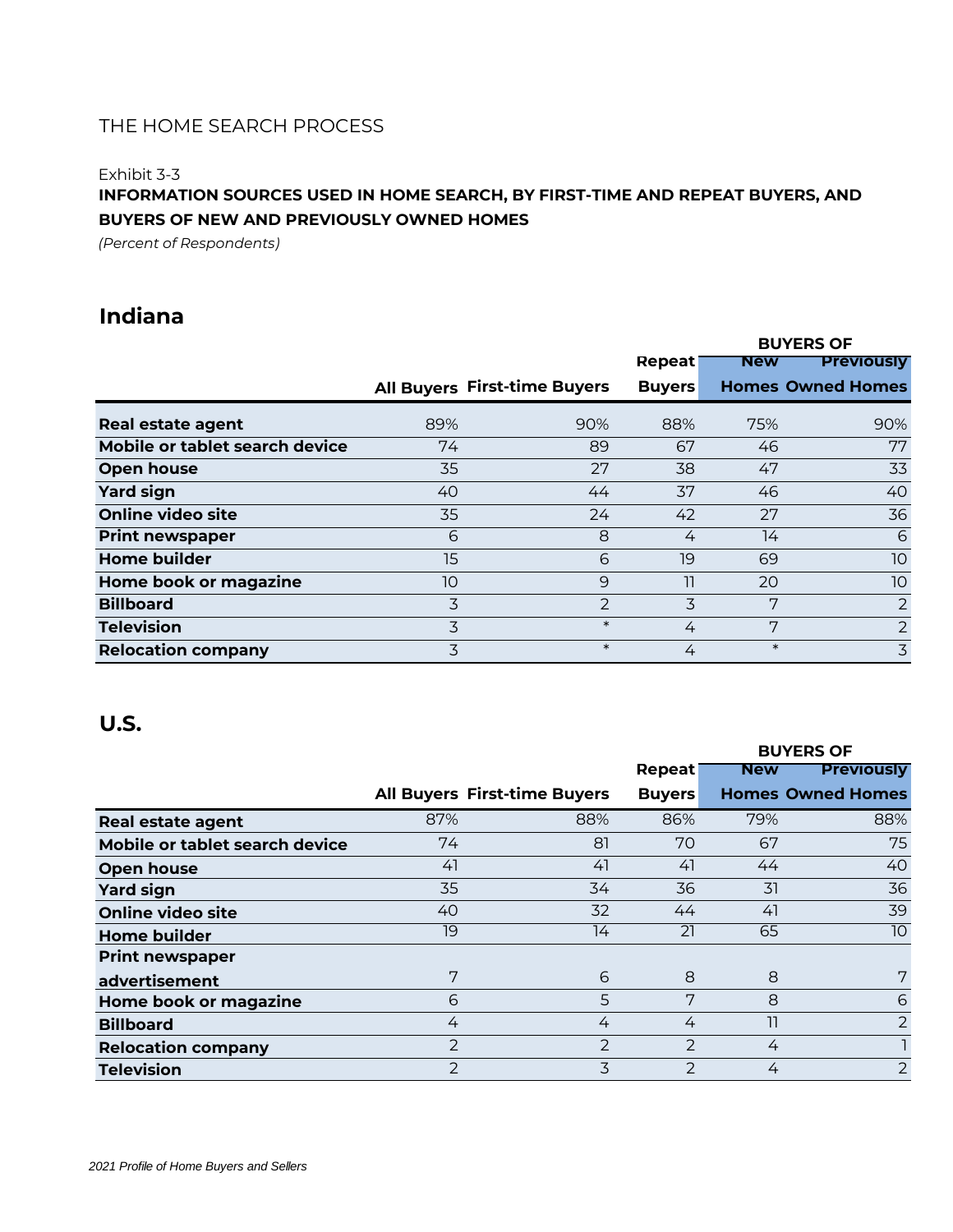### Exhibit 3-4

### **INFORMATION SOURCES USED IN HOME SEARCH, BY AGE**

*(Percent of Respondents)*

# **Indiana**

|                                |                   | <b>AGE OF HOME BUYER</b> |               |               |                                        |
|--------------------------------|-------------------|--------------------------|---------------|---------------|----------------------------------------|
|                                | <b>All Buyers</b> |                          |               |               | 18 to 24 25 to 44 45 to 64 65 or older |
| <b>Real estate agent</b>       | 89%               | 63%                      | 93%           | 88%           | 86%                                    |
| Mobile or tablet search device | 74                | 63                       | 89            | 83            | 29                                     |
| Open house                     | 15                | 25                       | 31            | 37            | 45                                     |
| <b>Yard sign</b>               | 10                | 25                       | 43            | 44            | 36                                     |
| Online video site              | 3                 | 25                       | 27            | 43            | 45                                     |
| <b>Print newspaper</b>         | 3                 | $\ast$                   | 6             | 10            | 6                                      |
| <b>Home builder</b>            | 3                 | $\ast$                   | 11            | 15            | 28                                     |
| Home book or magazine          | 10                | 13                       | 7             | 13            | 18                                     |
| <b>Billboard</b>               | 3                 | $\ast$                   | 4             | $\ast$        | 3                                      |
| <b>Television</b>              | 3                 | $\ast$                   | $\mathcal{P}$ | 4             | 3                                      |
| <b>Relocation company</b>      | 3                 | $\ast$                   | 4             | $\mathcal{P}$ | $\ast$                                 |

*\* Less than 1 percent*

|                                |                   | <b>AGE OF HOME BUYER</b> |               |               |                                        |
|--------------------------------|-------------------|--------------------------|---------------|---------------|----------------------------------------|
|                                | <b>All Buyers</b> |                          |               |               | 18 to 24 25 to 44 45 to 64 65 or older |
| <b>Real estate agent</b>       | 87%               | 88%                      | 87%           | 86%           | 87%                                    |
| Mobile or tablet search device | 74                | 87                       | 82            | 73            | 56                                     |
| Open house                     | 41                | 29                       | 44            | 42            | 35                                     |
| <b>Yard sign</b>               | 35                | 38                       | 33            | 36            | 36                                     |
| <b>Online video site</b>       | 40                | 32                       | 31            | 45            | 54                                     |
| <b>Home builder</b>            | 19                | 13                       | 17            | 22            | 22                                     |
| <b>Print newspaper</b>         |                   |                          |               |               |                                        |
| advertisement                  | 7                 | 8                        | 4             | 8             | 12                                     |
| Home book or magazine          | 6                 | 7                        | 4             | 7             | 9                                      |
| <b>Billboard</b>               | 4                 | $\mathcal{P}$            | 4             | 5             | $\overline{2}$                         |
| <b>Relocation company</b>      | $\mathcal{P}$     | 4                        | $\mathcal{P}$ | 3             | $\overline{2}$                         |
| <b>Television</b>              | $\mathcal{P}$     | 3                        | $\mathcal{P}$ | $\mathcal{P}$ | $\overline{2}$                         |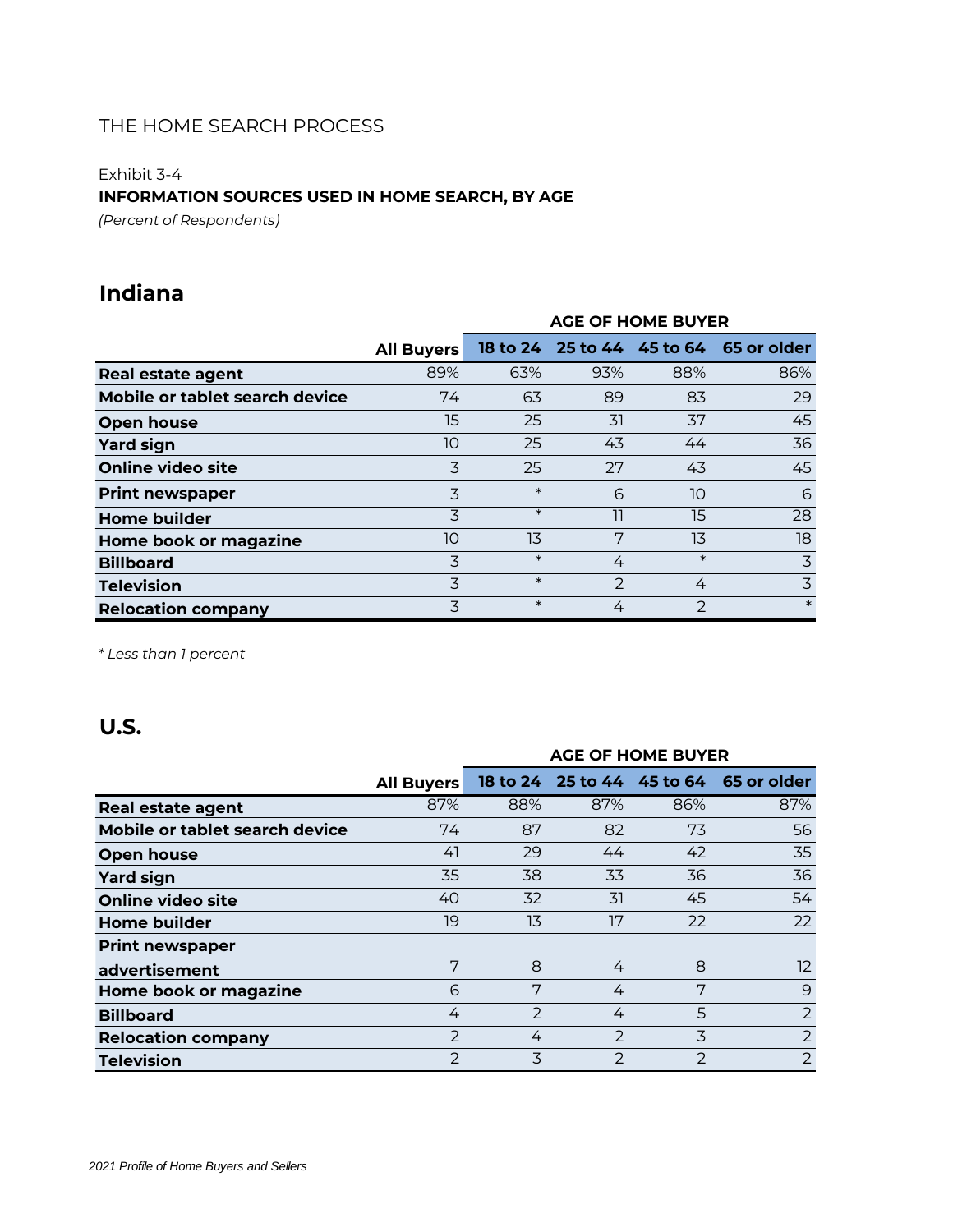#### Exhibit 3-5

**FREQUENCY OF USE OF DIFFERENT INFORMATION SOURCES** *(Percentage Distribution)*

#### **Indiana**

|                                |                          |              | <b>Rarely or</b> |
|--------------------------------|--------------------------|--------------|------------------|
|                                | Frequently               | Occasionally | not at all       |
| <b>Real estate agent</b>       | 64%                      | 25%          | 11%              |
| Mobile or tablet search device | 66                       | 8            | 26               |
| Online video site              | 20                       | 15           | 65               |
| Yard sign                      | 7                        | 33           | 60               |
| Open house                     | 7                        | 28           | 65               |
| <b>Home builder</b>            | $\overline{\phantom{0}}$ | 13           | 85               |
| <b>Print newspaper</b>         |                          | 5            | 93               |
| advertisement                  |                          |              |                  |
| Home book or magazine          |                          | 10           | 90               |
| <b>Billboard</b>               |                          | 3            | 97               |
| <b>Television</b>              |                          | 3            | 97               |
| <b>Relocation company</b>      |                          | 3            | 97               |

*\* Less than 1 percent*



**FREQUENCY OF USE OF DIFFERENT INFORMATION SOURCES** *(Percentage Distribution)* **U.**

**0% 20% 40% 60% 80% 100%**



|                                |            |                          | Rarely or  |
|--------------------------------|------------|--------------------------|------------|
|                                | Frequently | Occasionally             | not at all |
| <b>Real estate agent</b>       | 64%        | 23%                      | 13%        |
| Mobile or tablet search device | 58         | 16                       | 26         |
| Online video site              | 22         | 18                       | 60         |
| Open house                     | 10         | 32                       | 59         |
| Yard sign                      | 9          | 26                       | 65         |
| <b>Home builder</b>            | 7          | 12                       | 81         |
| <b>Print newspaper</b>         |            |                          |            |
| advertisement                  | ٦          | 6                        | 93         |
| Home book or magazine          | 1          | 5                        | 94         |
| <b>Billboard</b>               |            | 3                        | 96         |
| <b>Relocation company</b>      | $\Omega$   | $\overline{2}$           | 98         |
| <b>Television</b>              |            | $\overline{\phantom{0}}$ | 98         |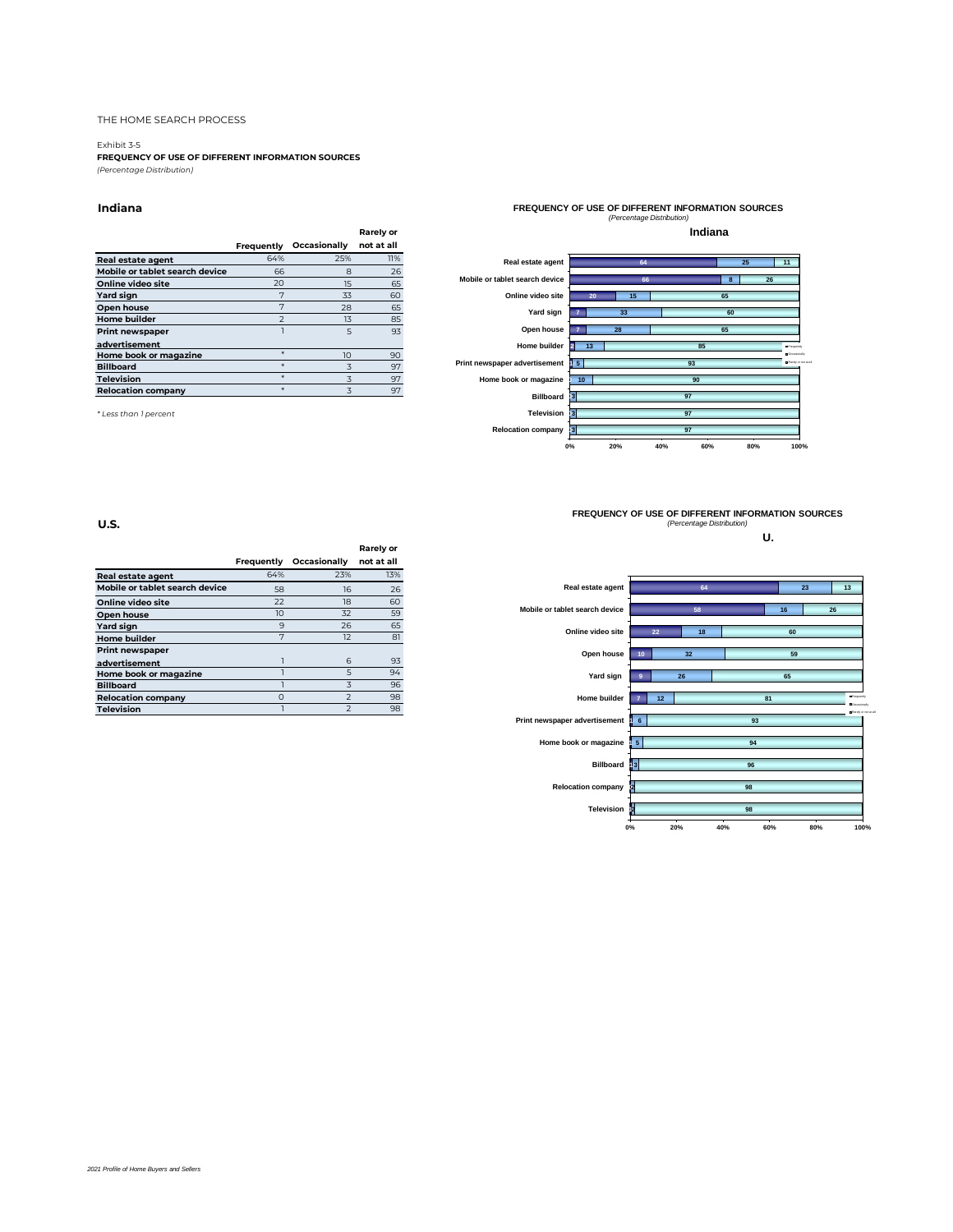#### Exhibit 3-6

#### **USEFULNESS OF INFORMATION SOURCES**

*(Percentage Distribution Among Buyers that Used Each Source)*

#### **Indiana**

|                                |             | Somewhat | Not           |
|--------------------------------|-------------|----------|---------------|
|                                | Very Useful |          | Useful Useful |
| Mobile or tablet search device | 66%         | 13%      | 21%           |
| Real estate agent              | 72          | 20       | 8             |
| Online video site              | 22          | 18       | 60            |
| <b>Home builder</b>            | 5           | 13       | 82            |
| Open house                     | 14          | 24       | 62            |
| Yard sign                      | 9           | 38       | 53            |
| <b>Relocation company</b>      |             | 5        | 94            |
| <b>Billboard</b>               | $\ast$      | 4        | 96            |
| <b>Television</b>              |             | 4        | 95            |
| <b>Print newspaper</b>         |             | 8        | 91            |
| Home book or magazine          |             | 10       | 89            |
|                                |             |          |               |

### **USEFULNESS OF INFORMATION SOURCES** *(Percentage Distribution Among Buyers that Used Each Source)* **Indiana**



# **USEFULNESS OF INFORMATION SOURCES** *(Percentage Distribution Among Buyers that Used Each Source)*

**U.S.**



■Very Useful ■Somewhat Useful ■Not Useful

|                                | Verv   | Somewhat | <b>Not</b>    |
|--------------------------------|--------|----------|---------------|
|                                | Useful |          | Useful Useful |
| Real estate agent              | 72%    | 19%      | 10%           |
| Mobile or tablet search device | 61     | 16       | 23            |
| Open house                     | 18     | 27       | 55            |
| Online video site              | 24     | 19       | 57            |
| Yard sign                      | 12     | 31       | 57            |
| <b>Home builder</b>            | 9      | 13       | 78            |
| <b>Print newspaper</b>         |        |          |               |
| advertisement                  | 1      | 7        | 92            |
| Home book or magazine          | ٦      | 7        | 92            |
| <b>Billboard</b>               |        | 5        | 94            |
| <b>Television</b>              |        | 4        | 96            |
| <b>Relocation company</b>      |        | 3        | 96            |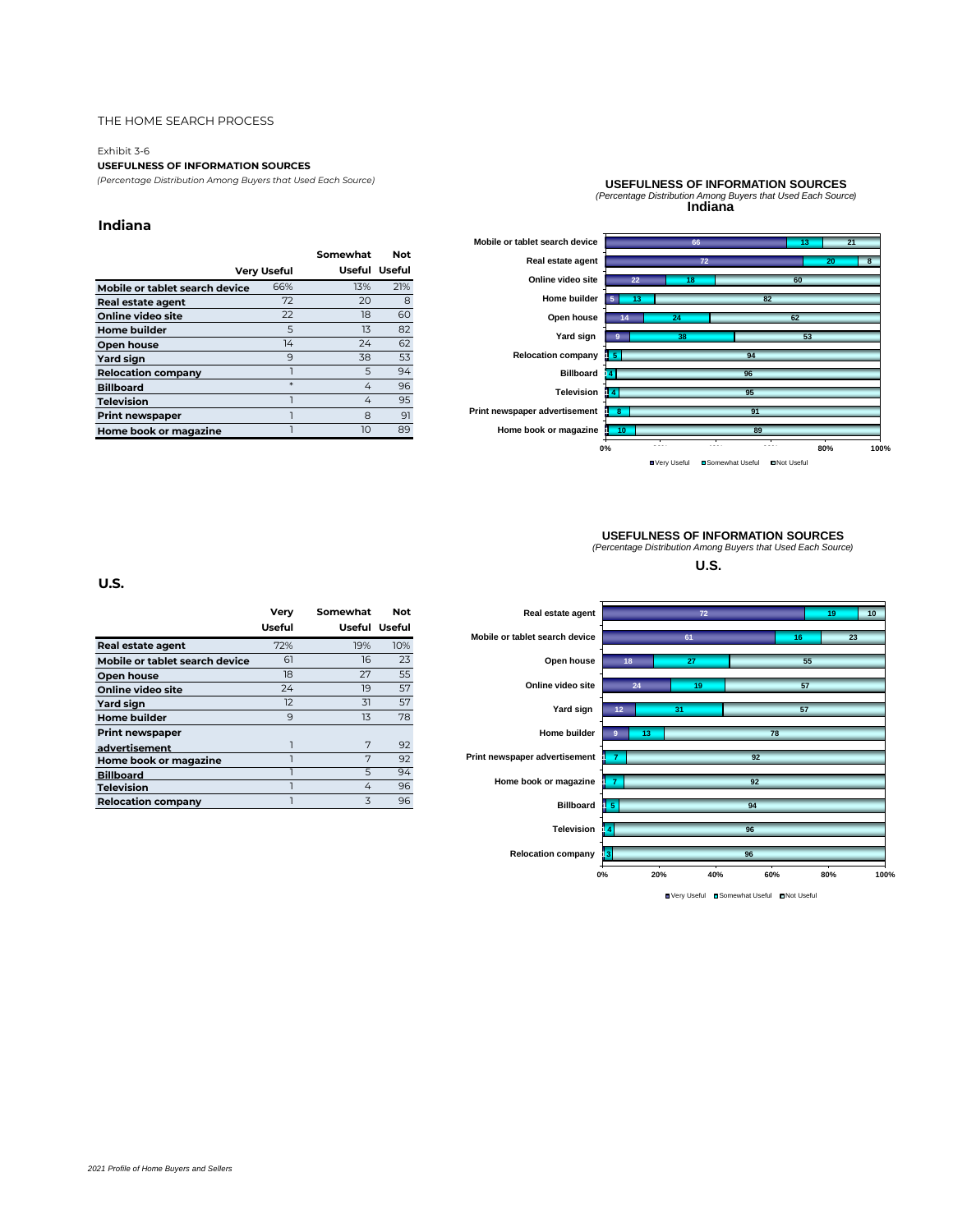Exhibit 3-7 **LENGTH OF SEARCH, BY REGION** *(Median)*

|                               |              |             | BUYERS WHO PURCHASED A HOME IN THE |               |    |                 |
|-------------------------------|--------------|-------------|------------------------------------|---------------|----|-----------------|
| Number of Weeks Searched      | Indiana      | <b>U.S.</b> | <b>Northeast</b>                   | Midwest South |    | West            |
| 2001                          |              | 7           | 7                                  | 7             | 7  | 7               |
| 2003                          |              | 8           | 10                                 | 8             | 8  | 6               |
| 2004                          |              | 8           | 12                                 | 8             | 8  | 8               |
| 2005                          |              | 8           | 10                                 | 8             | 8  | 6               |
| 2006                          |              | 8           | 12                                 | 8             | 8  | $\overline{8}$  |
| 2007                          |              | 8           | 12                                 | 8             | 8  | 8               |
| 2008                          |              | 10          | 12                                 | 10            | 8  | 10 <sup>°</sup> |
| 2009                          |              | 12          | 12                                 | 10            | 10 | 12              |
| 2010                          |              | 12          | 14                                 | 10            | 10 | 12              |
| 2011                          |              | 12          | 12                                 | 10            | 10 | 12              |
| 2012                          |              | 12          | 12                                 | 12            | 10 | 12              |
| 2013                          |              | 12          | 12                                 | 10            | 10 | 12              |
| 2014                          |              | 10          | 12                                 | 10            | 10 | 10 <sup>°</sup> |
| 2015                          |              | 10          | 12                                 | 10            | 10 | 10 <sup>°</sup> |
| 2016                          |              | 10          | 12                                 | 10            | 10 | $\mathbf{9}$    |
| 2017                          |              | 10          | 12                                 | 9             | 8  | 8               |
| 2018                          |              | 10          | 12                                 | 10            | 10 | 10 <sup>°</sup> |
| 2019                          |              | 10          | 12                                 | 10            | 9  | $\overline{9}$  |
| 2020                          |              | 8           | 12                                 | 8             | 8  | 8               |
| 2021                          | $\mathbf{8}$ | 8           | 12                                 | 8             | 8  | $\mathbf{8}$    |
| Number of homes viewed        | 6            | 8           | 8                                  | 7             | 7  | 8               |
| <b>Number of homes viewed</b> |              | 3           | ı                                  | ı             | 2  | $\overline{2}$  |
| only online                   |              |             |                                    |               |    |                 |

|                                 | <b>BUYERS WHO PURCHASED A HOME IN THE</b> |                  |                |                |                |  |  |
|---------------------------------|-------------------------------------------|------------------|----------------|----------------|----------------|--|--|
| <b>Number of Weeks Searched</b> | U.S.                                      | <b>Northeast</b> | <b>Midwest</b> | South          | West           |  |  |
| 2001                            | 7                                         | 7                | 7              | 7              | 7              |  |  |
| 2003                            | 8                                         | 10               | 8              | 8              | 6              |  |  |
| 2004                            | 8                                         | 12               | 8              | 8              | 8              |  |  |
| 2005                            | 8                                         | 10               | 8              | 8              | 6              |  |  |
| 2006                            | 8                                         | 12               | 8              | 8              | 8              |  |  |
| 2007                            | 8                                         | 12               | 8              | 8              | $\mathbf 8$    |  |  |
| 2008                            | 10                                        | 12               | 10             | 8              | 10             |  |  |
| 2009                            | 12                                        | 12               | 10             | 10             | 12             |  |  |
| 2010                            | 12                                        | 14               | 10             | 10             | 12             |  |  |
| 2011                            | 12                                        | 12               | 10             | 10             | 12             |  |  |
| 2012                            | 12                                        | 12               | 12             | 10             | 12             |  |  |
| 2013                            | 12                                        | 12               | 10             | 10             | 12             |  |  |
| 2014                            | 10                                        | 12               | 10             | 10             | 10             |  |  |
| 2015                            | 10                                        | 12               | 10             | 10             | 10             |  |  |
| 2016                            | 10                                        | 12               | 10             | 10             | 9              |  |  |
| 2017                            | 10                                        | 12               | 9              | 8              | 8              |  |  |
| 2018                            | 10                                        | 12               | 10             | 10             | 10             |  |  |
| 2019                            | 10                                        | 12               | 10             | 9              | 9              |  |  |
| 2020                            | 8                                         | 12               | 8              | 8              | 8              |  |  |
| 2021                            | 8                                         | 12               | 8              | 8              | 8              |  |  |
| <b>Number of homes viewed</b>   | 8                                         | 8                | 7              | 7              | 8              |  |  |
| Number of homes viewed          |                                           |                  |                |                |                |  |  |
| only online                     | 3                                         | 1                | 1              | $\overline{2}$ | $\overline{2}$ |  |  |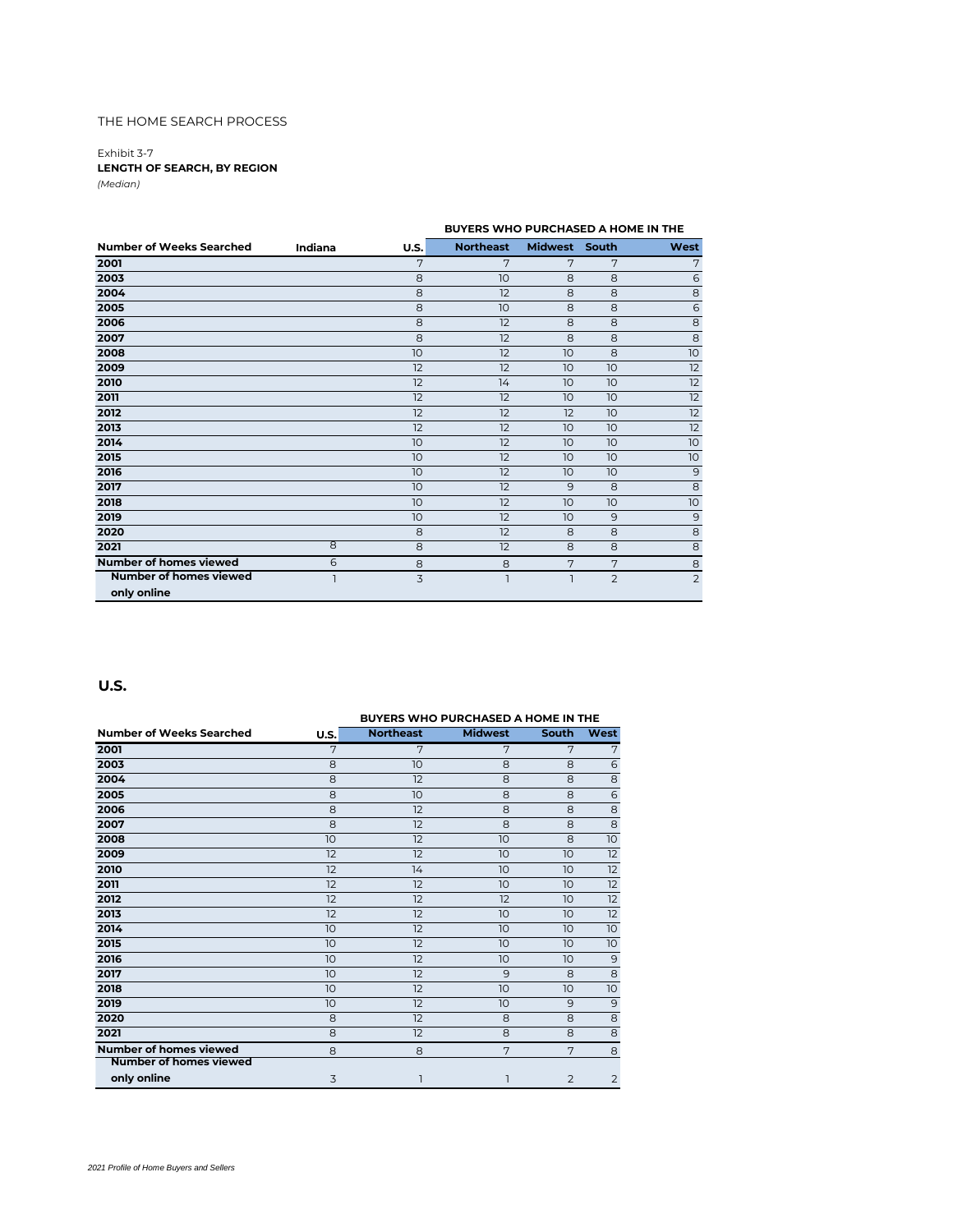#### Exhibit 3-8

**LENGTH OF SEARCH FOR BUYERS WHO USED AN AGENT, BY FIRST-TIME AND REPEAT BUYERS** *(Median Weeks)*

#### **Indiana**

|                                 |                   | <b>Buyers Who</b>    | First-time    | Repeat        |
|---------------------------------|-------------------|----------------------|---------------|---------------|
|                                 | <b>All Buvers</b> | <b>Used an Agent</b> | <b>Buvers</b> | <b>Buyers</b> |
| Total number of weeks searched  |                   |                      |               |               |
| Number of weeks searched before |                   |                      |               |               |
| contacting agent                |                   |                      |               |               |

**LENGTH OF SEARCH FOR BUYERS WHO USED AN AGENT, BY AGE AND BY FIRST-TIME AND REPEAT BUYERS** *(Median)*



Number of weeks searched before contacting agent

**U.S.**

|                                 |            | <b>Buvers Who</b> | First-time Repeat |               |
|---------------------------------|------------|-------------------|-------------------|---------------|
|                                 | All Buvers | Used an Agent     | <b>Buvers</b>     | <b>Buvers</b> |
| Total number of weeks searched  |            |                   |                   |               |
| Number of weeks searched before |            |                   |                   |               |
| contacting agent                |            |                   |                   |               |



**LENGTH OF SEARCH FOR BUYERS WHO USED AN AGENT, BY AGE AND BY FIRST-TIME AND REPEAT BUYERS**

NA=Not applicable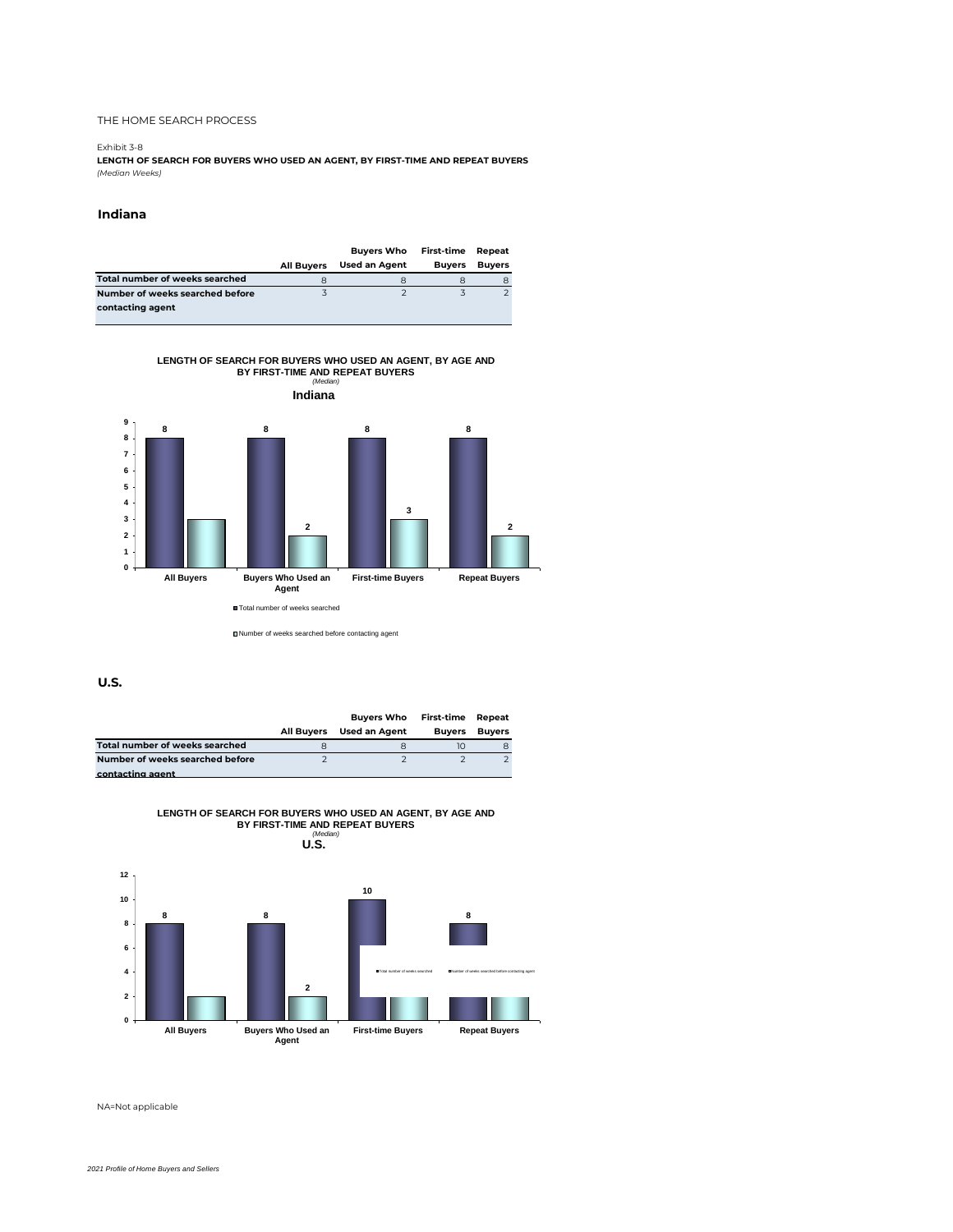Exhibit 3-9 **WHERE BUYER FOUND THE HOME THEY PURCHASED, 2001-2021** *(Percentage Distribution)*

#### **Indiana**

|                                       | 2021           |
|---------------------------------------|----------------|
| <b>Real estate agent</b>              | 30%            |
| Internet                              | 51             |
| Yard sign/open house sign             | 4              |
| Friend, relative or neighbor          | 9              |
| Home builder or their agent           |                |
| <b>Print newspaper advertisement</b>  |                |
| Directly from sellers/Knew the seller | $\overline{z}$ |
| Home book or magazine                 |                |
| Other                                 |                |

|                                       | 2001 | 2003 | 2004 | 2005 | 2006 | 2007          | 2008 | 2009  | 2010 | 2011 | 2012  | 2013 | 2014   | 2015 | 2016  | 2017   | 2018 | 2019       | 2020 | 2021                         |
|---------------------------------------|------|------|------|------|------|---------------|------|-------|------|------|-------|------|--------|------|-------|--------|------|------------|------|------------------------------|
| Internet                              | 8%   | 11%  | 15%  | 24%  | 24%  | 29%           | 32%  | 36%   | 37%  | 40%  | 42%   | 43%  | 43%    | 44%  | 51%   | 49%    | 50%  | 52%        | 51%  | 51%                          |
| <b>Real estate agent</b>              |      | 41   | 38   | 36   | 36   | 34            | 34   | 36    | 38   |      | 34    | 33   | 33     | 33   | 34    |        | 28   | 29         | 28   | 28                           |
| Yard sign/open house sign             |      | 16.  | 16   | 15   | 15   | $\frac{1}{4}$ |      |       |      |      |       |      |        |      |       |        |      |            |      | $\mathcal{L}_{\mathfrak{m}}$ |
| Friend, relative or neighbor          |      |      |      |      | 8    |               |      |       |      |      |       |      |        |      |       |        |      |            |      |                              |
| Home builder or their agent           |      |      |      |      | 8    | x             |      |       |      |      |       |      |        |      |       | h      |      | $\sqrt{2}$ |      |                              |
| Directly from sellers/Knew the seller |      |      |      |      |      |               |      |       |      |      |       |      |        |      |       |        |      |            |      |                              |
| <b>Print newspaper advertisement</b>  |      |      |      |      |      |               |      |       |      |      |       |      |        |      |       |        |      |            |      |                              |
| Home book or magazine                 |      |      |      |      |      |               |      |       |      |      |       |      |        |      |       |        |      |            |      |                              |
| Other                                 |      |      |      | $-$  | $-$  | $-$           | $-1$ | $- -$ | --   | $-$  | $- -$ |      | $\sim$ | $-$  | $- -$ | $\sim$ |      | $- -$      |      |                              |

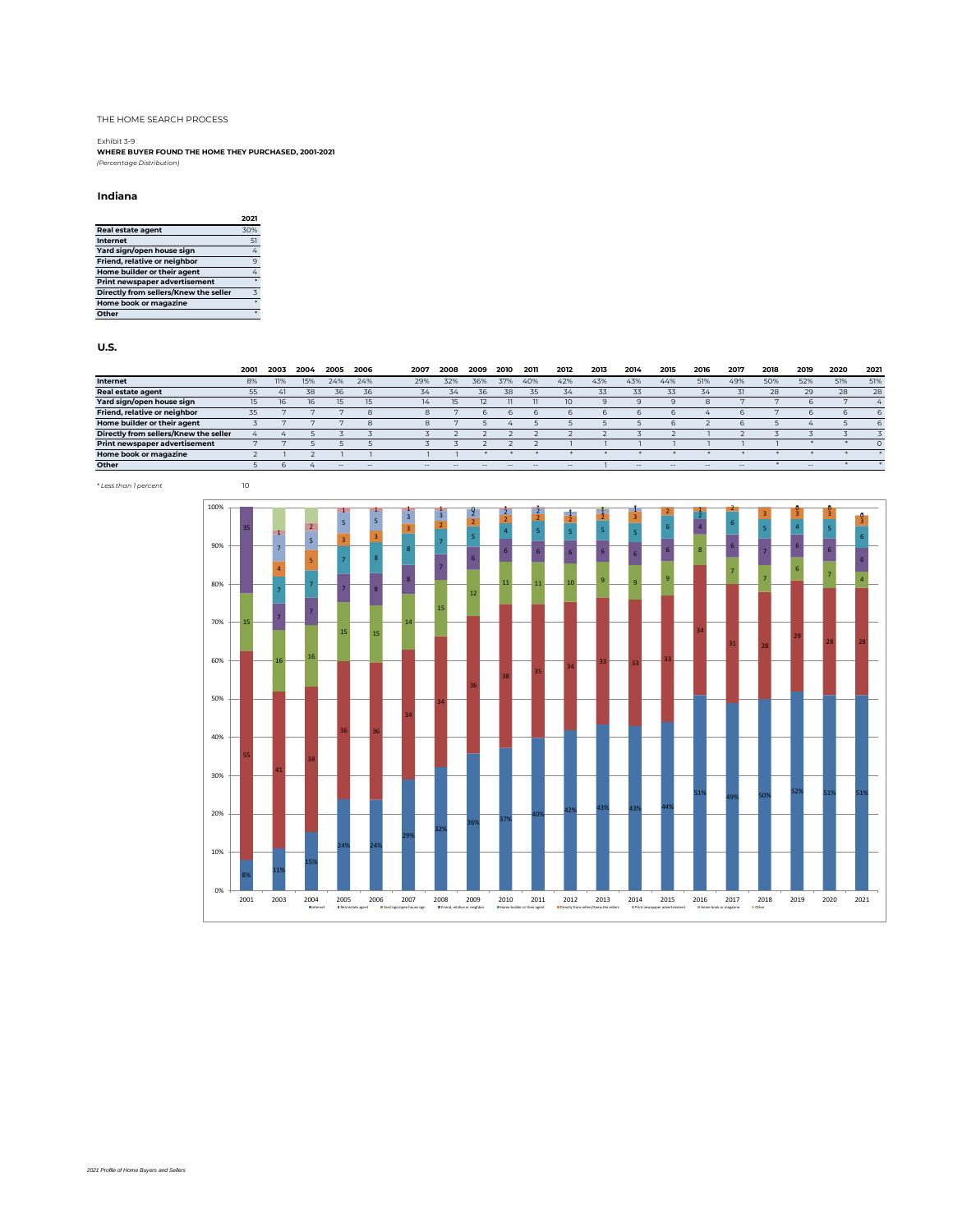#### Exhibit 3-10

**MOST DIFFICULT STEPS OF HOME BUYING PROCESS BY FIRST-TIME AND REPEAT BUYERS AND BUYERS OF NEW AND PREVIOUSLY OWNED HOMES** *(Percentage Distribution)*

### **Indiana**

|                                      |                   |                   |                             |              | <b>BUYERS OF</b>  |
|--------------------------------------|-------------------|-------------------|-----------------------------|--------------|-------------------|
|                                      |                   |                   |                             |              | <b>Previously</b> |
|                                      |                   | <b>First-time</b> |                             | <b>New</b>   | Owned             |
|                                      | <b>All Buyers</b> |                   | <b>Buyers Repeat Buyers</b> | <b>Homes</b> | <b>Homes</b>      |
| Finding the right property           | 60%               | 59%               | 61%                         | 47%          | 61%               |
| Paperwork                            | 17                | 23                | 13                          | 24           | 16                |
| Understanding the process and steps  | 18                | 38                | 7                           | 24           | 17                |
| No difficult steps                   | 16                | 10                | 20                          | 18           | 16                |
| <b>Getting a mortgage</b>            | 6                 | 13                | 3                           | 6            | 6                 |
| Saving for the down payment          | 11                | 21                | 5                           | 6            | 11                |
| Appraisal of the property            | 3                 | 7                 |                             | $*$          | 3                 |
| Inability to move forward in process |                   |                   |                             |              |                   |
| due to Covid-19                      | 4                 | 4                 | 9                           | $*$          | 4                 |
| Other                                | 5                 | 7                 | 4                           | 18           | 4                 |

#### **U.S.**

|                                      |                   |                   |                             |                | <b>BUYERS OF</b>  |
|--------------------------------------|-------------------|-------------------|-----------------------------|----------------|-------------------|
|                                      |                   |                   |                             |                | <b>Previously</b> |
|                                      |                   | <b>First-time</b> |                             | <b>New</b>     | Owned             |
|                                      | <b>All Buyers</b> |                   | <b>Buyers Repeat Buyers</b> | <b>Homes</b>   | <b>Homes</b>      |
| Finding the right property           | 56%               | 59%               | 54%                         | 46%            | 57%               |
| Paperwork                            | 18                | 24                | 15                          | 18             | 18                |
| Understanding the process and steps  | 15                | 33                | 6                           | 14             | 16                |
| Saving for the down payment          | 13                | 29                | 5                           | 10             | 14                |
| Getting a mortgage                   | 7                 | 8                 | 6                           | 6              | 7                 |
| Appraisal of the property            | 5                 | 6                 | 5                           | $\overline{2}$ | 6                 |
| Inability to move forward in process |                   |                   |                             |                |                   |
| due to Covid-19                      | 7                 | 8                 | 7                           | וו             | 7                 |
| <b>No difficult steps</b>            | 18                | 8                 | 23                          | 24             | 16                |
| Other                                | 7                 | 6                 | 7                           | 5              | 7                 |

#### *2021 Profile of Home Buyers and Sellers*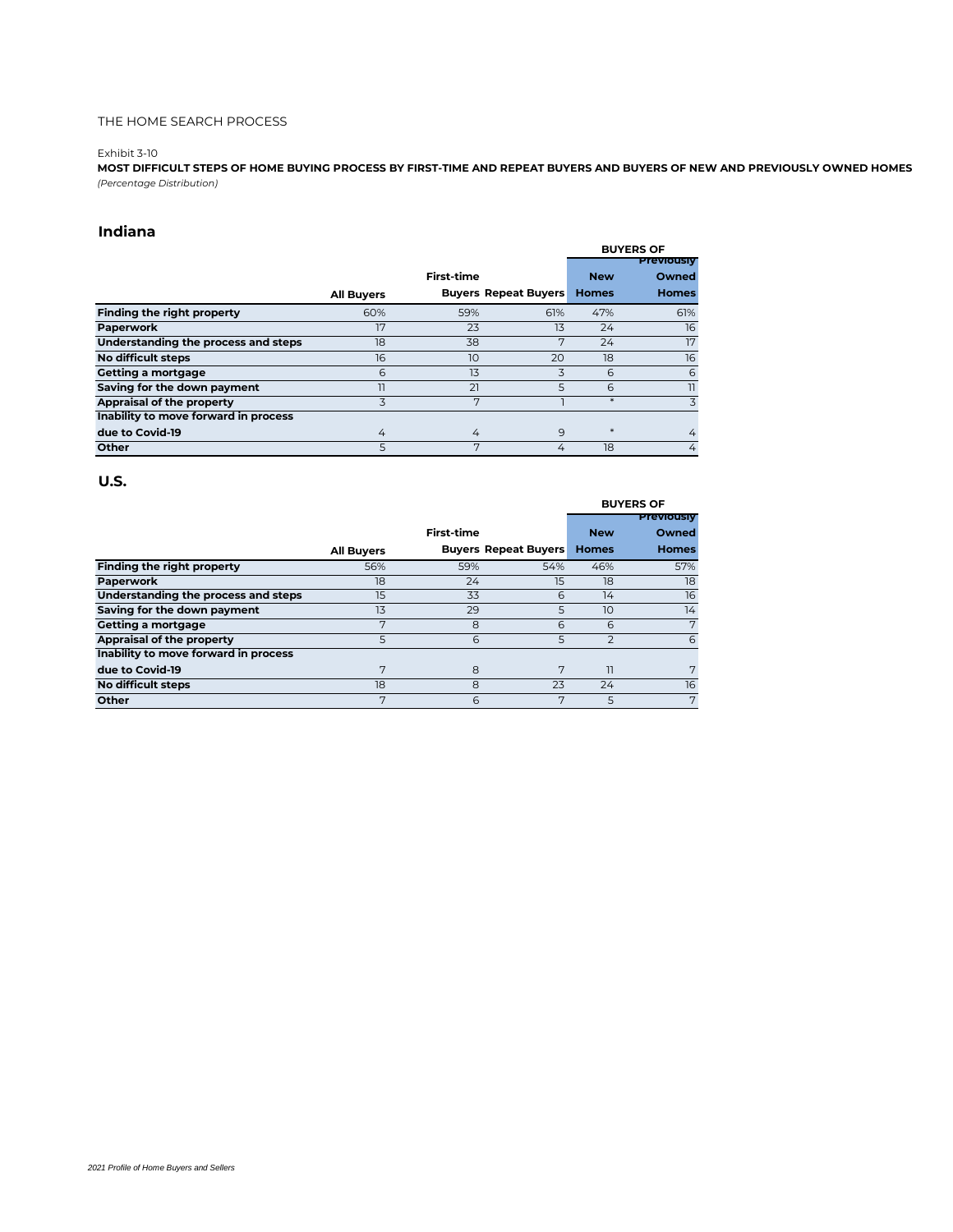#### Exhibit 3-11

#### **BUYER USE OF INTERNET IN HOME SEARCH PROCESS, 1995-2021**

1995 2% 1997 18%<br>1999 37%<br>2001 41%<br>2003 65% 1999 2001 41% 2003 65% 2004 74%<br>2005 77% 2005 77%  $2006$ 21:1<br>84%<br>87% 2007<br>2008 87%<br>2009 90% 2009 90%<br>2010 89% 2010<br>2011 2011 88% 2012 90%<br>
2013 92%<br>
2014 92%<br>
2015 92%<br>
2016 95% 92% 2014 92% 2015 92% 2016 95% 2017<br>2018 95%<br>2019 93% 2018 95% 2019 93% 2015<br>2020 97%<br>2021 95% 2021

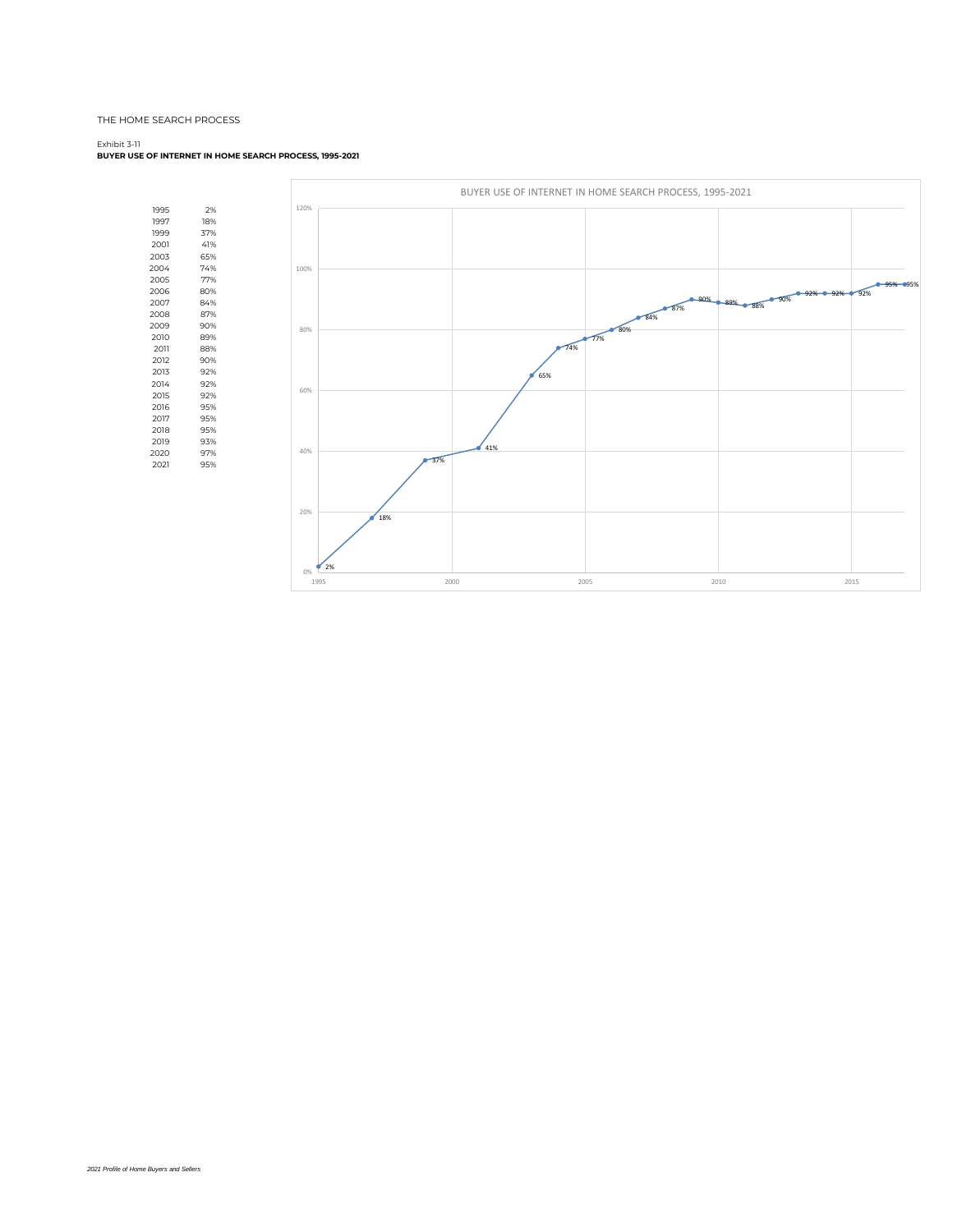Exhibit 3-12

**PERCENTAGE OF TIME USING DEVICES IN HOME SEARCH**

*(Percentage Distribution)*

# **Indiana**

|                         |                   | First-        |               |
|-------------------------|-------------------|---------------|---------------|
|                         |                   | time          | Repeat        |
|                         | <b>All Buyers</b> | <b>Buyers</b> | <b>Buyers</b> |
| Desktop/Laptop          | 45%               | 36%           |               |
|                         |                   |               |               |
| <b>Mobile Device(s)</b> | 65                | 77            | 59            |

# **USA**

|                         |                   | First-        |               |
|-------------------------|-------------------|---------------|---------------|
|                         |                   | time          | Repeat        |
|                         | <b>All Buyers</b> | <b>Buyers</b> | <b>Buyers</b> |
| Desktop/Laptop          | 50%               | 40%           | 50%           |
|                         |                   |               |               |
| <b>Mobile Device(s)</b> | 50                | 60            | 50            |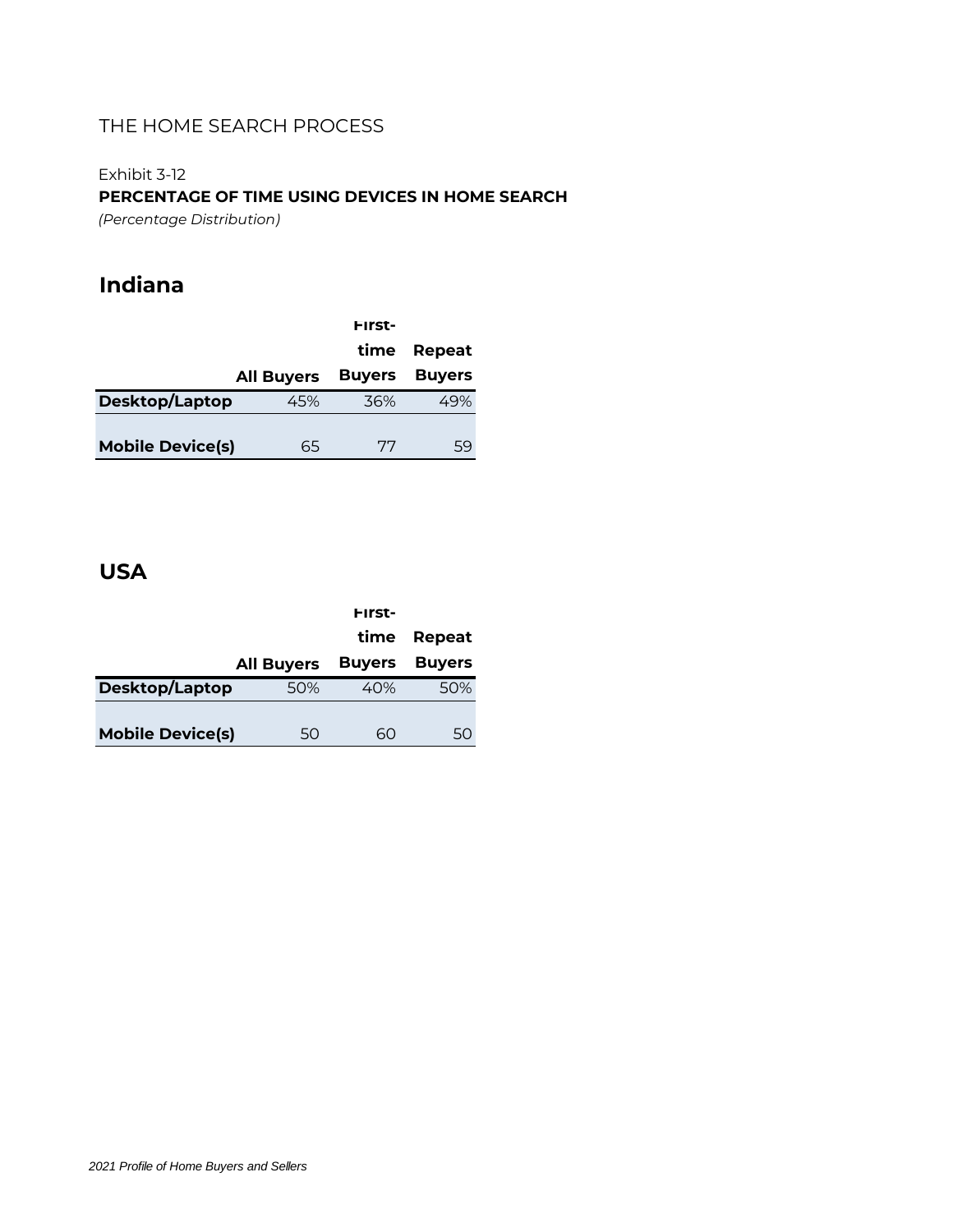### Exhibit 3-13

**PERCENTAGE OF TIME USING DEVICES IN HOME SEARCH, BY AGE**

*(Percentage Distribution)*

# **Indiana**

|                         |     | <b>AGE OF HOME BUYER</b> |     |     |                                                   |  |  |  |
|-------------------------|-----|--------------------------|-----|-----|---------------------------------------------------|--|--|--|
|                         |     |                          |     |     | All Buyers 18 to 24 25 to 44 45 to 64 65 or older |  |  |  |
|                         |     |                          |     |     |                                                   |  |  |  |
| Desktop/Laptop          | 45% | 25%                      | 36% | 58% | 53%                                               |  |  |  |
|                         |     |                          |     |     |                                                   |  |  |  |
| <b>Mobile Device(s)</b> | 65  | 75                       | 77  | 56  | 47                                                |  |  |  |

# **USA**

|                         | <b>AGE OF HOME BUYER</b> |      |     |     |                                                   |  |  |
|-------------------------|--------------------------|------|-----|-----|---------------------------------------------------|--|--|
|                         |                          |      |     |     | All Buyers 18 to 24 25 to 44 45 to 64 65 or older |  |  |
|                         |                          |      |     |     |                                                   |  |  |
| Desktop/Laptop          | 50%                      | .30% | 30% | 50% | 69%                                               |  |  |
|                         |                          |      |     |     |                                                   |  |  |
| <b>Mobile Device(s)</b> | 50                       | 70   | 70  | 50  | 25                                                |  |  |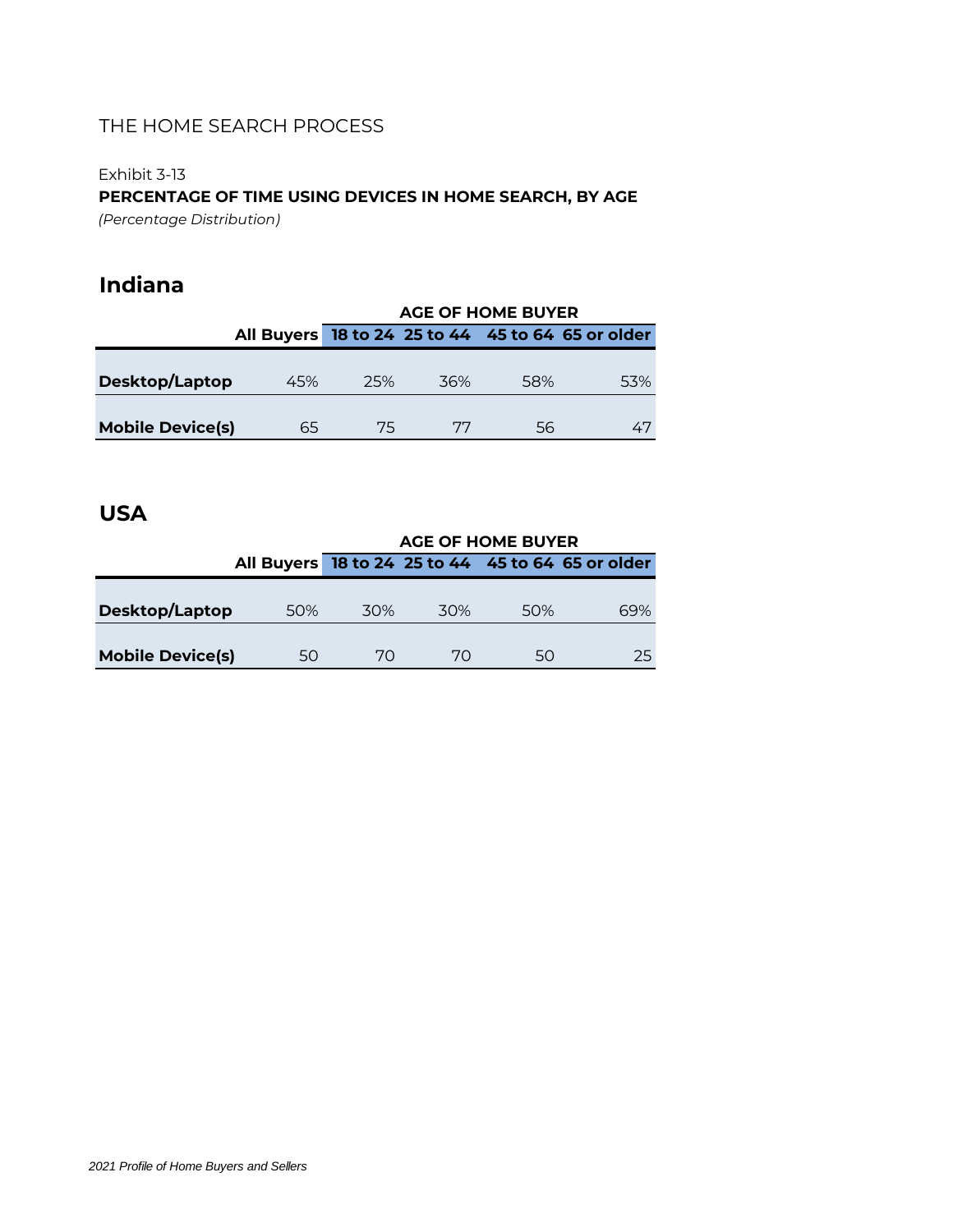Exhibit 3-14

### **ACTIONS TAKEN AS A RESULT OF INTERNET HOME SEARCH, FIRST-TIME AND REPEAT BUYERS**

*(Percent of Respondents Among Buyers Who Used the Internet)*

# **Indiana**

|                                                 |                   | First-time    | Repeat            |
|-------------------------------------------------|-------------------|---------------|-------------------|
|                                                 | <b>All Buyers</b> | <b>Buyers</b> | <b>Buyers</b>     |
| Walked through home viewed online               | 47%               | 41%           | 51%               |
| Saw exterior of homes/neighborhood, but did not |                   |               |                   |
| walk through home                               | 39                | 48            | 34                |
|                                                 |                   |               |                   |
| Found the agent used to search for or buy home  | 36                | 41            | 33                |
| <b>Requested more information</b>               | 20                | 24            | 19                |
| Pre-qualified for a mortgage online             | 27                | 35            | 23                |
| Looked for more information on how to get a     |                   |               |                   |
| mortgage and general home buyers tips           | 15                | 33            | 5                 |
| Applied for a mortgage online                   | 22                | 25            | 20                |
| Found a mortgage lender online                  | 15                | 22            | $12 \overline{ }$ |
| Put in a contract/offer on a home               | 22                | 21            | 23                |
| <b>Contacted builder/developer</b>              | 4                 | $\ast$        | 6                 |

|                                                 | All           | First-time    | Repeat        |
|-------------------------------------------------|---------------|---------------|---------------|
|                                                 | <b>Buyers</b> | <b>Buyers</b> | <b>Buyers</b> |
| Walked through home viewed online               | 55%           | 51%           | 57%           |
| Saw exterior of homes/neighborhood, but did not |               |               |               |
| walk through home                               | 38            | 39            | 37            |
| Found the agent used to search for or buy home  | 35            | 39            | 32            |
| Pre-qualified for a mortgage online             | 30            | 38            | 26            |
| <b>Requested more information</b>               | 28            | 33            | 25            |
| Put in a contract/offer on a home               | 26            | 23            | 27            |
| Applied for a mortgage online                   | 27            | 32            | 24            |
| Looked for more information on how to get a     |               |               |               |
| mortgage and general home buyers tips           | 15            | 31            | 6             |
| Found a mortgage lender online                  | 15            | 21            | 11            |
| <b>Contacted builder/developer</b>              | 10            | 7             | 11            |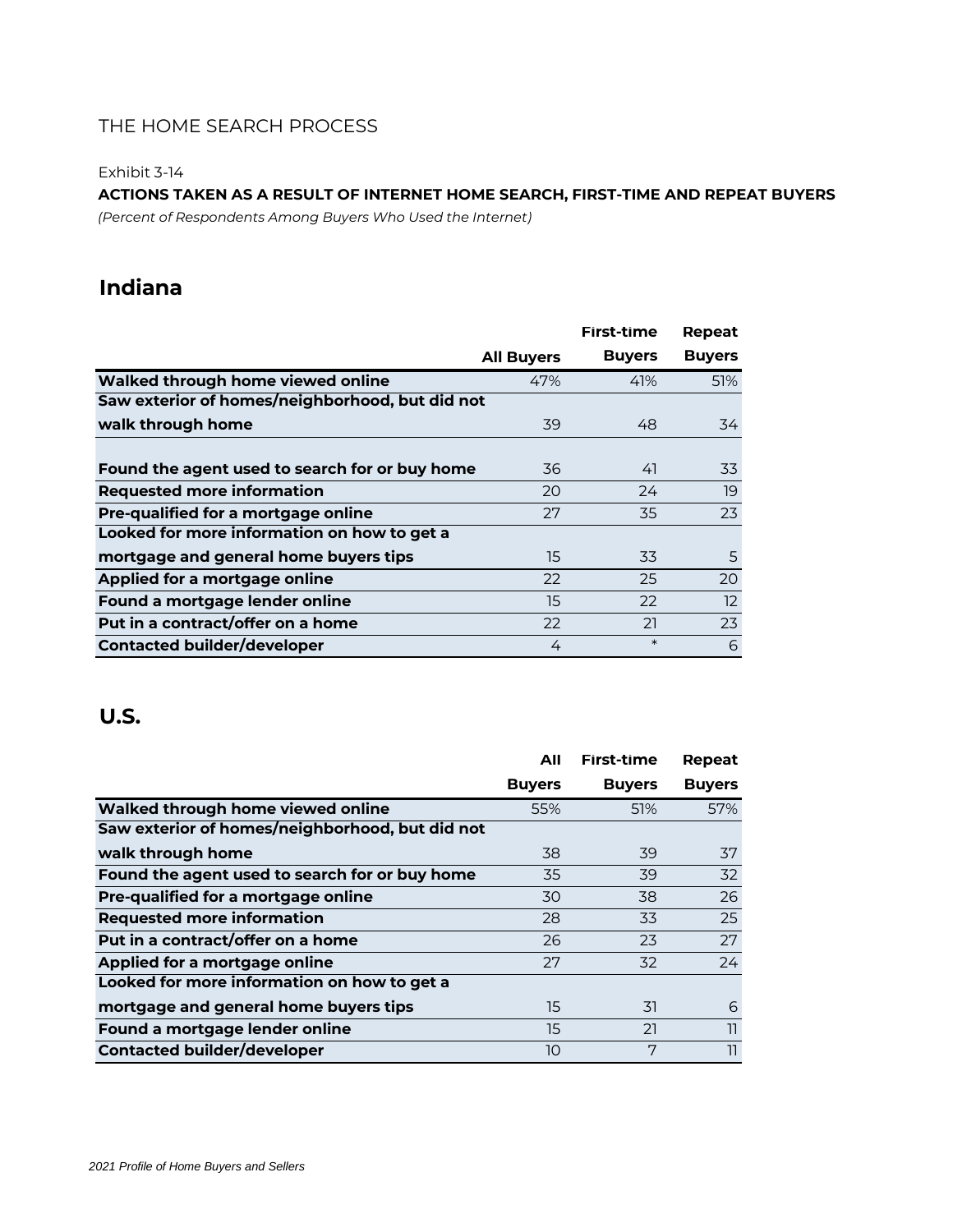Exhibit 3-15

### **CHARACTERISTICS OF HOME SEARCHERS AND SEARCH ACTIVITY, BY USE OF INTERNET**

*(Percentage Distribution)*

# **Indiana**

|                                                    | <b>Used</b>    | <b>Used Mobile</b>      |
|----------------------------------------------------|----------------|-------------------------|
|                                                    | Laptop/Desktop | <b>Device More than</b> |
| <b>Household Compostion</b>                        | More than 50%  | 50%                     |
| <b>Married couple</b>                              | 63%            | 44%                     |
| Single female                                      | 18             | 56                      |
| Single male                                        | 8              |                         |
| <b>Unmarried couple</b>                            | 10             | $\ast$                  |
| <b>Other</b>                                       | $\overline{2}$ | $\ast$                  |
| Median age (years)                                 | 52             | 39                      |
| <b>Length of Search (Median weeks)</b>             | 8              | 8                       |
| <b>Number of Homes Visited (median)</b>            | 6              | 6                       |
|                                                    |                |                         |
| <b>Number of Homes Viewed Only Online (median)</b> | $\mathcal{P}$  |                         |

*\* Less than 1 percent*

# **U.S.**

|                                                    | Used           | <b>Used Mobile</b>      |
|----------------------------------------------------|----------------|-------------------------|
|                                                    | Laptop/Desktop | <b>Device More than</b> |
| <b>Household Compostion</b>                        | More than 50%  | 50%                     |
| <b>Married couple</b>                              | 60%            | 62%                     |
| Single female                                      | 19             | 18                      |
| Single male                                        | 10             | 8                       |
| <b>Unmarried couple</b>                            | 9              | 11                      |
| <b>Other</b>                                       | 2              | 2                       |
| Median age (years)                                 | 51             | 40                      |
| <b>Length of Search (Median weeks)</b>             |                |                         |
| <b>All buyers</b>                                  | 9              | 9                       |
| <b>First-time buyers</b>                           | 10             | 10                      |
| <b>Repeat buyers</b>                               | 8              | 8                       |
| <b>Buyers using an agent</b>                       | 8              | 9                       |
| <b>Before contacting agent</b>                     | $\mathcal{P}$  | 2                       |
| <b>Number of Homes Visited (median)</b>            | 8              | 8                       |
|                                                    |                |                         |
| <b>Number of Homes Viewed Only Online (median)</b> | 3              | 2                       |

*\* Less than 1 percent*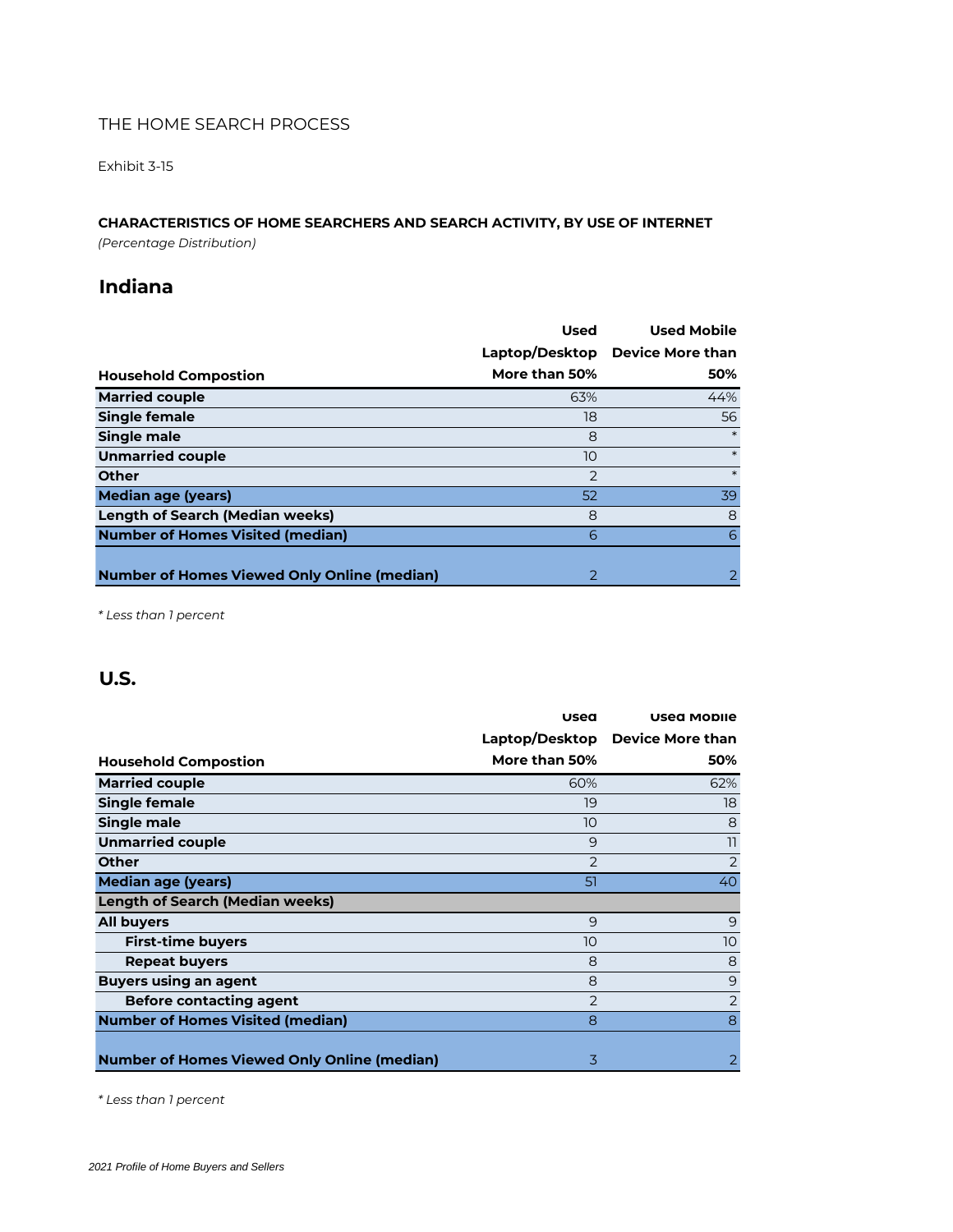Exhibit 3-16

### **INFORMATION SOURCES USED IN HOME SEARCH, BY USE OF INTERNET**

*(Percent of Respondents)*

# **Indiana**

|                                      |    | Used Mobile Device More |
|--------------------------------------|----|-------------------------|
| Used Laptop/Desktop More than 50%    |    | than 50%                |
| Real estate agent                    | 92 | 89                      |
| <b>Yard sign</b>                     | 35 | 45                      |
| <b>Open house</b>                    | 41 | 35                      |
| <b>Online video site</b>             | 43 | 32                      |
| <b>Print newspaper advertisement</b> |    |                         |
|                                      | 5  | 7                       |
| <b>Home builder</b>                  | 20 | 11                      |
| Home book or magazine                | 12 | 10                      |
| <b>Billboard</b>                     | 4  | $\overline{3}$          |
| <b>Television</b>                    | 4  | $\overline{3}$          |
| <b>Relocation company</b>            |    | 96                      |

*\* Less than 1 percent*

# **U.S.**

|                                      | <b>Used</b>    |                                |
|--------------------------------------|----------------|--------------------------------|
|                                      | Laptop/Desktop | <b>Used Mobile Device More</b> |
|                                      | More than 50%  | than 50%                       |
| <b>Real estate agent</b>             | 88%            | 88%                            |
| Open house                           | 41             | 43                             |
| <b>Yard sign</b>                     | 34             | 37                             |
| Online video site                    | 43             | 38                             |
| <b>Print newspaper advertisement</b> |                |                                |
|                                      | 8              | 7                              |
| <b>Home builder</b>                  | 21             | 18                             |
| Home book or magazine                | 5              | 6                              |
| <b>Billboard</b>                     | 3              | 5                              |
| <b>Television</b>                    | 2              | $\overline{2}$                 |
| <b>Relocation company</b>            | 2              | 3                              |

*N/A Not Applicable*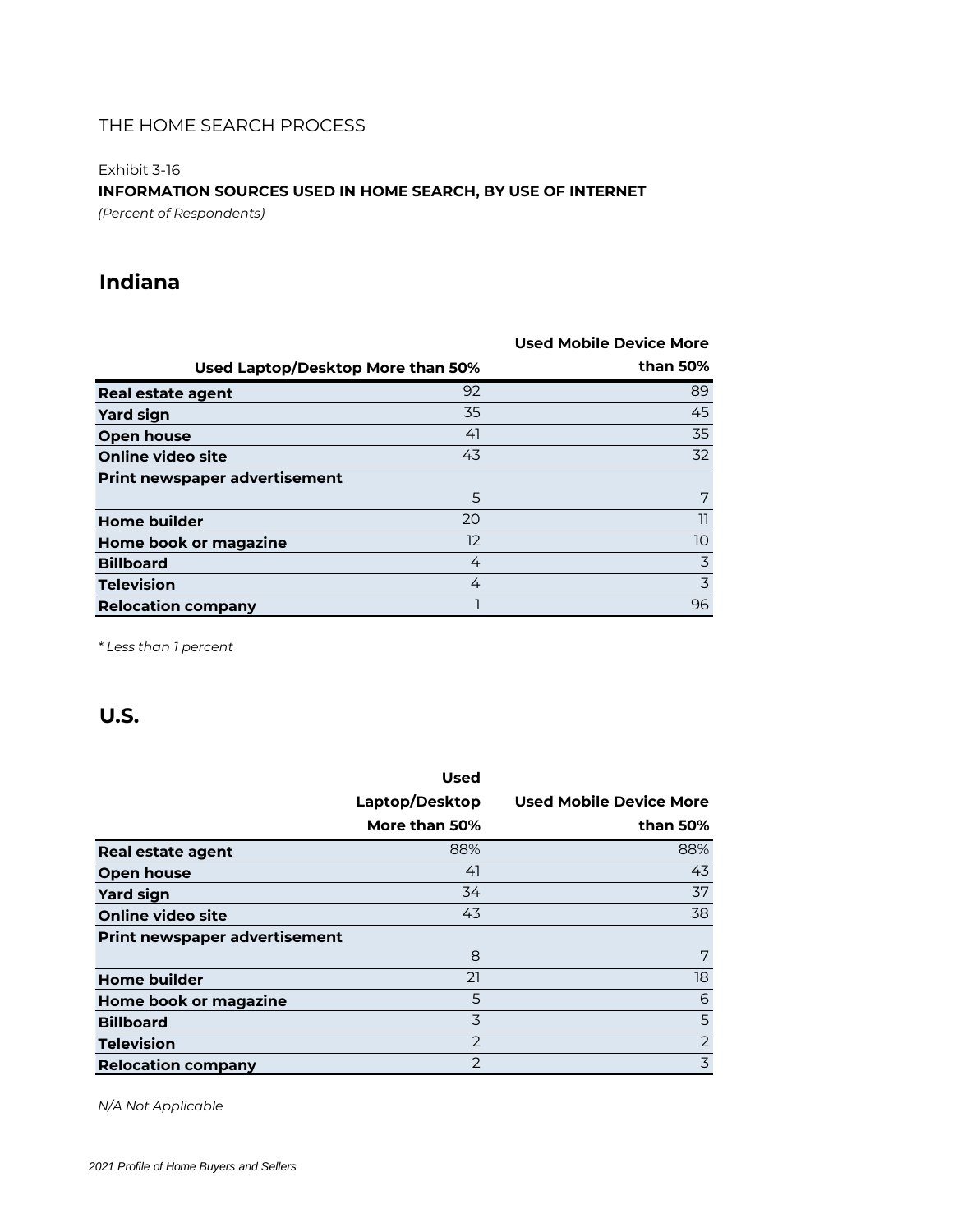Exhibit 3-17 **WHERE BUYERS FOUND THE HOME THEY PURCHASED, BY USE OF INTERNET** *(Percentage Distribution)*

### **Indiana**

|                                        |        | Used Laptop/Desktop More than 50% Used Mobile Device More than 50% |
|----------------------------------------|--------|--------------------------------------------------------------------|
| <b>Internet</b>                        | 52%    | 56%                                                                |
| Real estate agent                      | 31     | 26                                                                 |
| Yard sign/open house sign              |        | 3                                                                  |
| Home builder or their agent            |        |                                                                    |
| Friend, relative or neighbor           | 8      | 9                                                                  |
| Print newspaper advertisement          |        |                                                                    |
| Directly from sellers/Knew the sellers |        |                                                                    |
| Home book or magazine                  | $\ast$ |                                                                    |

*\* Less than 1 percent*

*N/A Not Applicable*

#### **U.S.**

**Used Laptop/Deskto Used Mobile Device More than 50% Internet** 53% 56% **Real estate agent** 29% 27% 27% **Yard sign/open house sign** 4% 4% **Friend, relative or neighbor** 6% 6% **Home builder or their agent and the set of the set of the set of the set of the set of the set of the set of t Directly from sellers/Knew the sellers** 2% 2% **Print newspaper advertisement**  $\%$ **Home book or magazine** \* \*

#### *\* Less than 1 percent*

*N/A Not Applicable*

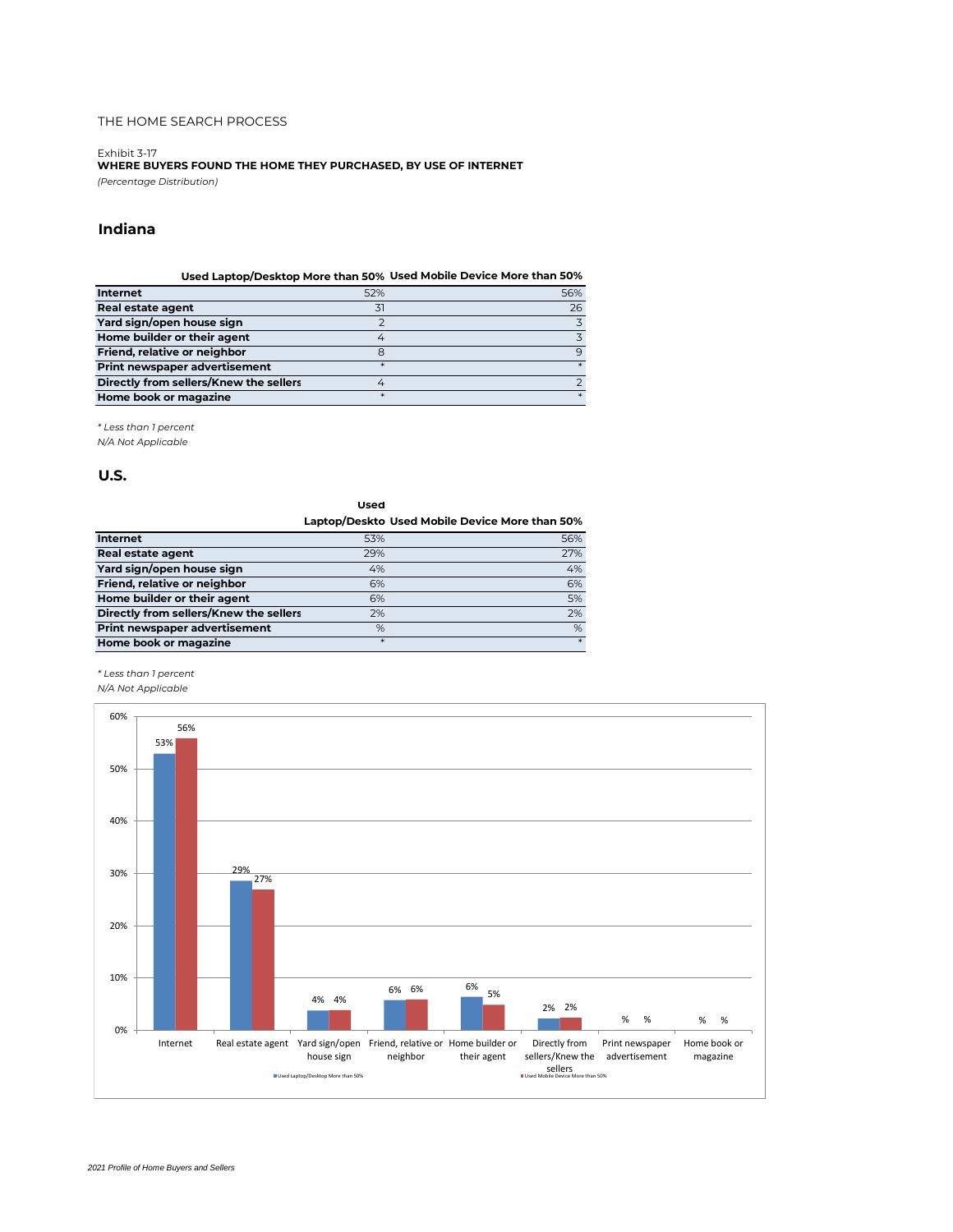Exhibit 3-18

**METHOD OF HOME PURCHASE, BY USE OF INTERNET** *(Percentage Distribution)*

### **Indiana**

|                                                    |     | <b>Used Mobile Device</b> |
|----------------------------------------------------|-----|---------------------------|
| Used Laptop/Desktop More than 50%                  |     | More than 50%             |
| Through a real estate agent/broker                 | 93% | 88%                       |
| Directly from builder or builder's agent           |     | 3                         |
| Directly from previous owner whom buyer didn't kno |     |                           |
| Directly from previous owner whom buyer knew       |     |                           |
| <b>Other</b>                                       |     |                           |
|                                                    |     |                           |

*\* Less than 1 percent*

|                                                    |        | <b>Used Mobile Device</b> |
|----------------------------------------------------|--------|---------------------------|
| Used Laptop/Desktop More than 50%                  |        | More than 50%             |
| Through a real estate agent/broker                 | 89%    | 90%                       |
| Directly from builder or builder's agent           | 7%     | 5%                        |
| Directly from previous owner whom buyer knew       | 2%     | 3%                        |
| Directly from previous owner whom buyer didn't kno | 2%     | 2%                        |
| Other                                              | $\ast$ | %                         |

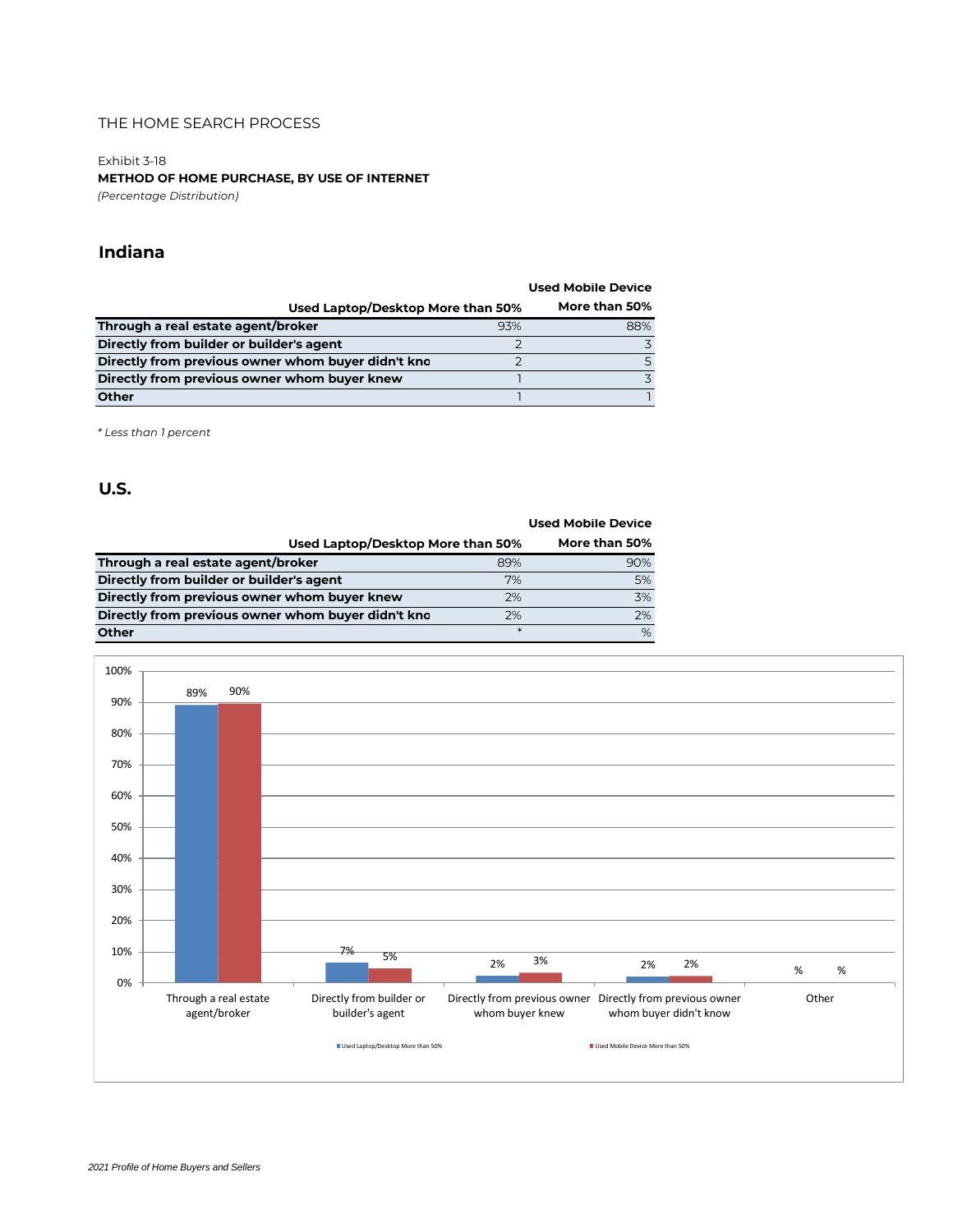#### Exhibit 3-19

**VALUE OF WEB SITE FEATURES**

*(Percentage Distribution Among Buyers Who Used the Internet)*

#### **Indiana**

|                                                    |                    | Somewhat       | Not            |                                  |
|----------------------------------------------------|--------------------|----------------|----------------|----------------------------------|
|                                                    | <b>Very Useful</b> | Useful         |                | Useful Did not use/Not Available |
| <b>Photos</b>                                      | 88%                | 11%            |                | 2%                               |
| Detailed information about properties for sale     | 82                 | 15             |                | 3                                |
| <b>Floor Plans</b>                                 | 51                 | 33             | 5              | $\overline{11}$                  |
| <b>Virtual tours</b>                               | 43                 | 30             | 9              | 19                               |
| <b>Interactive maps</b>                            | 30                 | 35             | 14             | 21                               |
| Real estate agent contact information              | 50                 | 29             | $\overline{1}$ | $\mathbb{I}$                     |
| Neighborhood information                           | 37                 | 43             | 10             | $\overline{11}$                  |
| Detailed information about recently sold propertie | 34                 | 47             | 9              | 10                               |
| Pending sales/contract status                      | 36                 | 29             | 18             | 17                               |
| Information about upcoming open houses             | 16                 | 39             | 18             | 27                               |
| Virtual open houses                                | 11                 | 15             | 18             | 56                               |
| <b>Virtual listing appointment</b>                 | 8                  | $\overline{1}$ | 19             | 62                               |
| <b>Videos</b>                                      | 24                 | 33             | 15             | 28                               |
| Real estate news or articles                       | 8                  | 15             | 30             | 47                               |

*\* Less than 1 percent*

|                                                    | Very   | Somewhat | Not |                                  |
|----------------------------------------------------|--------|----------|-----|----------------------------------|
|                                                    | Useful | Useful   |     | Useful Did not use/Not Available |
| <b>Real estate news or articles</b>                | 6      | 21       | 29  | 44                               |
| <b>Virtual listing appointment</b>                 | 10     | 17       | 21  | 52                               |
| <b>Virtual open houses</b>                         | 12     | 21       | 20  | 47                               |
| Information about upcoming open houses             | 20     | 33       | 21  | 27                               |
| <b>Videos</b>                                      | 28     | 34       | 14  | 24                               |
| <b>Interactive maps</b>                            | 34     | 34       | 13  | 19                               |
| Neighborhood information                           | 37     | 44       | 9   | $\overline{1}$                   |
| Pending sales/contract status                      | 39     | 33       | 14  | 15                               |
| Detailed information about recently sold propertie | 39     | 42       | 9   | 10                               |
| <b>Virtual tours</b>                               | 43     | 34       | 8   | 15                               |
| Real estate agent contact information              | 43     | 30       | 13  | 14                               |
| <b>Floor plans</b>                                 | 55     | 30       | 6   | 9                                |
| Detailed information about properties for sale     | 80     | 16       |     | 3                                |
| <b>Photos</b>                                      | 84%    | 12%      | 1%  | 3%                               |